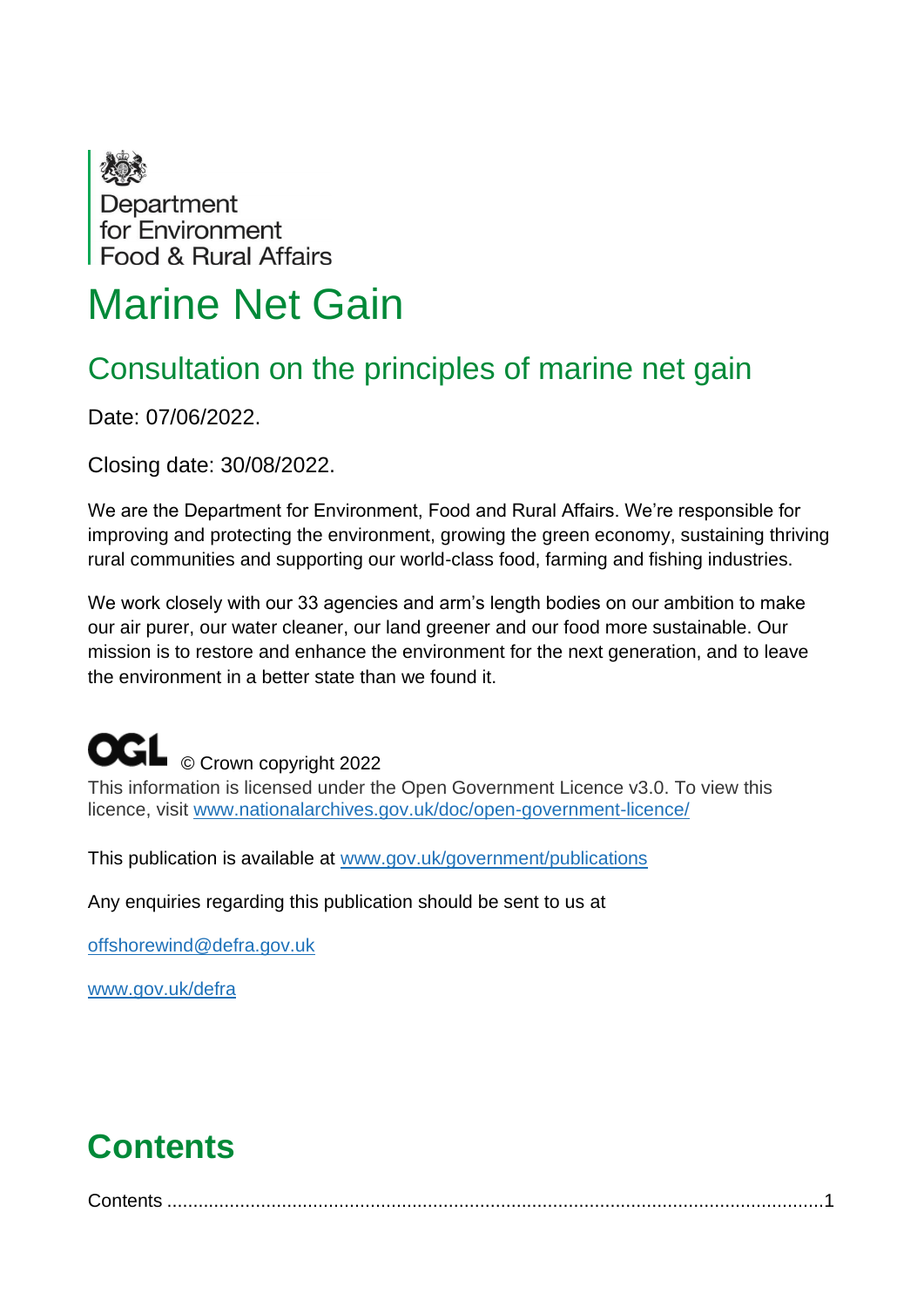| Principle 1: Marine net gain will measure impacts on habitats and species 10                                                                                       |
|--------------------------------------------------------------------------------------------------------------------------------------------------------------------|
| Principle 2: Marine net gain will seek to incorporate environmental benefits underpinned                                                                           |
| Principle 3: Marine net gain will take a 'nature first' approach whilst recognising wider                                                                          |
| Principle 4: Marine net gain assessments will not include potentially positive incidental                                                                          |
| Principle 5: Marine net gain requirements will be proportionate and appropriate to the                                                                             |
|                                                                                                                                                                    |
|                                                                                                                                                                    |
| Principle 6: Marine net gain will be a mandatory requirement. It will apply to all marine<br>development, subject to any minimal thresholds and other exemptions17 |
|                                                                                                                                                                    |
| Principle 7: Marine net gain will incentivise both active interventions and appropriate                                                                            |
|                                                                                                                                                                    |
| Principle 8: Marine net gain will incentivise the delivery of strategic interventions in                                                                           |
|                                                                                                                                                                    |
|                                                                                                                                                                    |
|                                                                                                                                                                    |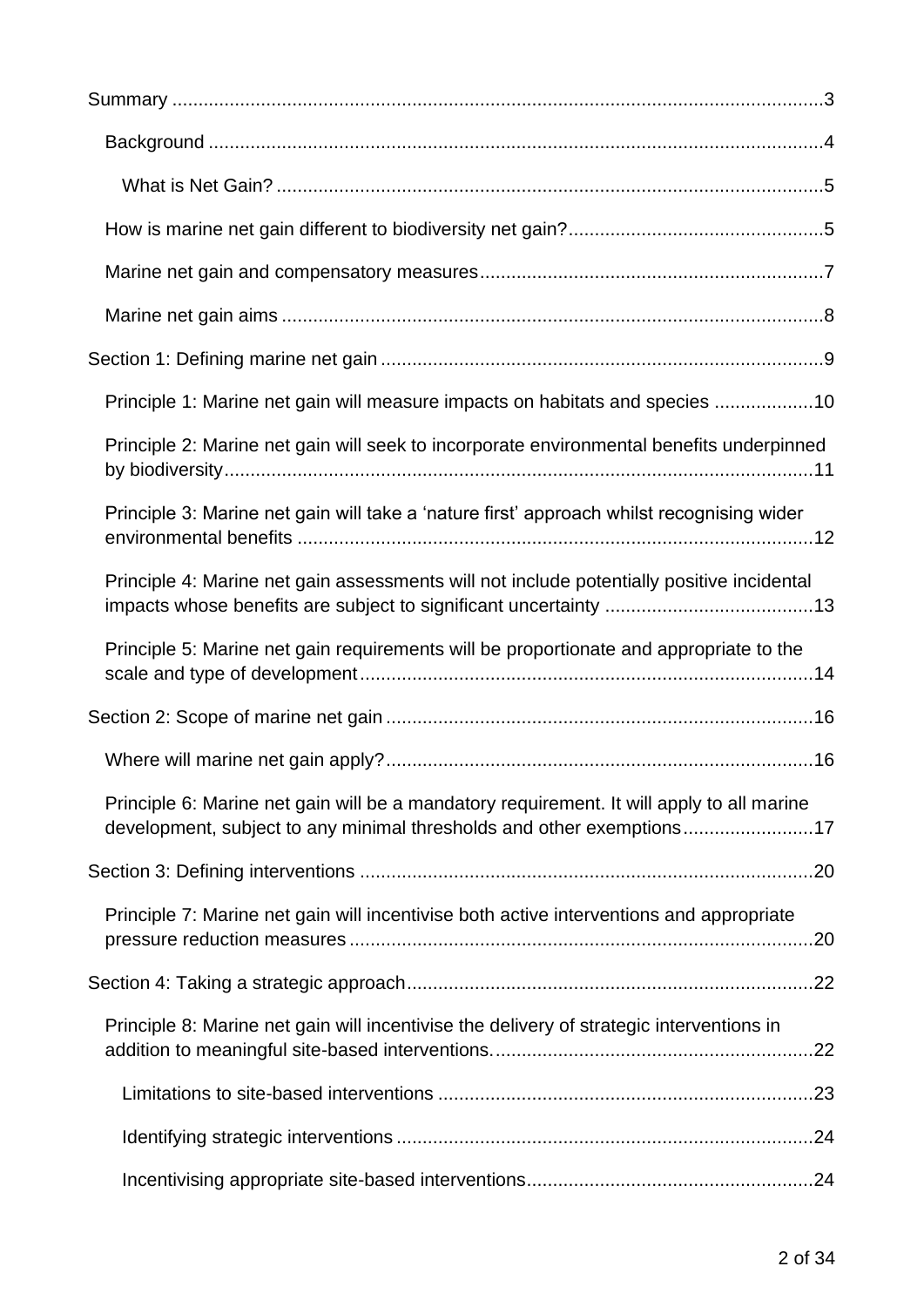| Section 5: Marine net gain and additionality in Marine Protected Areas 26                                                                                               |
|-------------------------------------------------------------------------------------------------------------------------------------------------------------------------|
| Principle 9: Marine net gain will allow for improvements to designated and non-<br>designated features of Marine Protected Areas to qualify as net gain interventions26 |
|                                                                                                                                                                         |
|                                                                                                                                                                         |
|                                                                                                                                                                         |
|                                                                                                                                                                         |
|                                                                                                                                                                         |
|                                                                                                                                                                         |
|                                                                                                                                                                         |
|                                                                                                                                                                         |

## <span id="page-2-0"></span>**Summary**

In 2018, the UK government consulted on making biodiversity net gain (BNG) mandatory for new development on land<sup>1</sup>, and respondents suggested that net gain principles should be extended to marine developments. In its 2019 response<sup>2</sup>, the UK government noted that more work would be needed to define an approach to net gain that was appropriate to the marine environment.

This consultation takes forward this work and is designed to inform how to best introduce a net gain approach to infrastructure and projects in the marine environment.

<sup>1</sup> [Consultation on Biodiversity Net Gain](https://www.gov.uk/government/consultations/biodiversity-net-gain-updating-planning-requirements)

<sup>2</sup> [Government response to Biodiversity Net Gain consultation](https://assets.publishing.service.gov.uk/government/uploads/system/uploads/attachment_data/file/819823/net-gain-consult-sum-resp.pdf)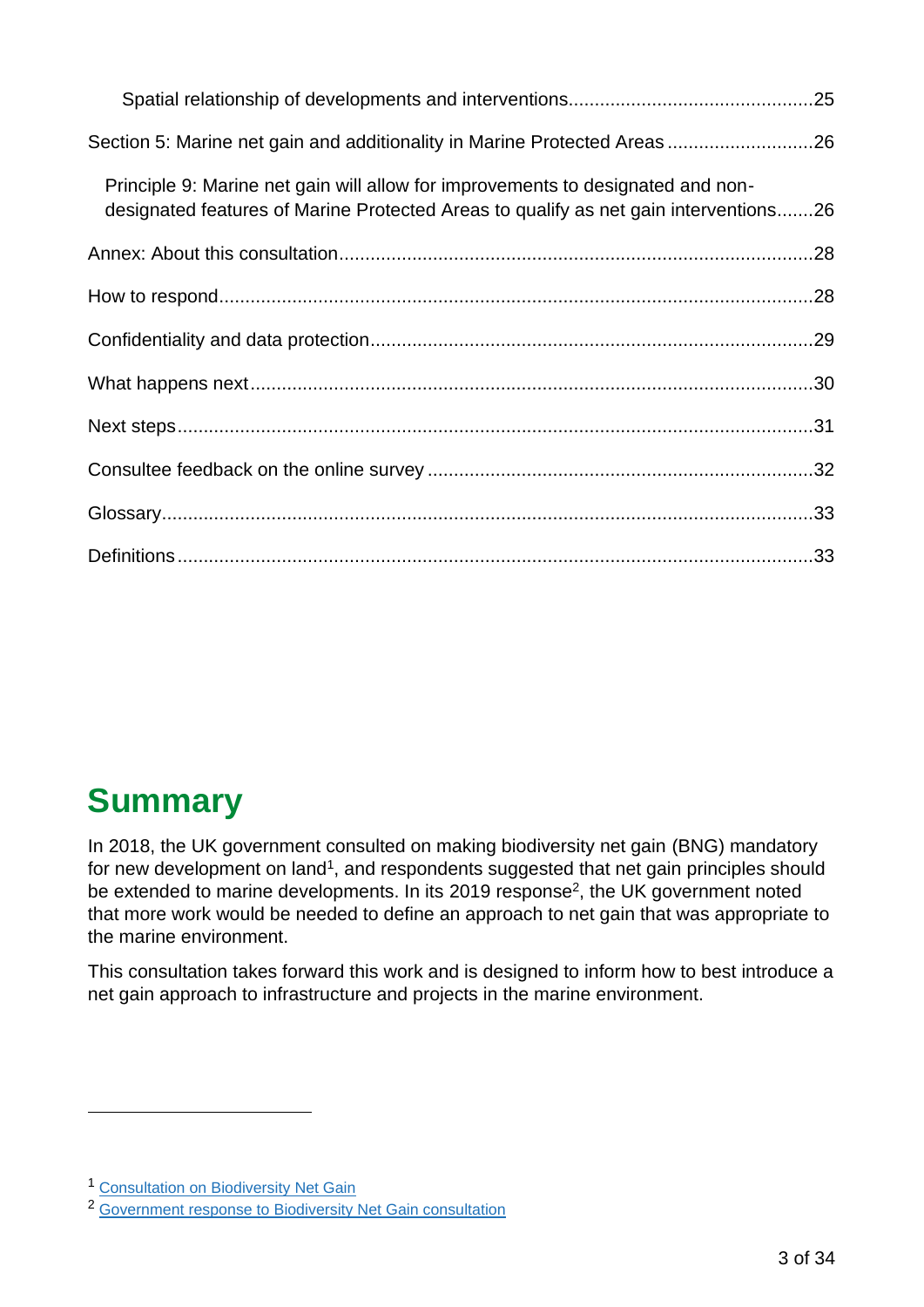This consultation sets out the aims of net gain policy for the marine environment and development within it. An effective policy will ensure the responsible and sustainable growth of marine industries.

Net gain for marine development activities will be an important tool in helping meet our ambitious targets for net zero and the environment, contributing to ocean recovery.

The main part of this consultation sets out the proposed core principles of marine net gain. It seeks views on whether to mandate net gain for marine developments, the scope of marine net gain and how net gain could be applied.

We start to define the sorts of environmental improvements we expect marine net gain to deliver.

We propose a strategic approach to marine net gain, designed to be simple and clear for all stakeholders to use while delivering measurable gains for nature and facilitating collaborative opportunities for maximum impact, whilst maintaining flexibility for developers to deliver onsite enhancements where these are environmentally significant.

Marine net gain is being considered from first principles to ensure that it takes account of the unique features of the marine environment and the challenges it faces.

Marine net gain will operate alongside existing planning policy and practice to ensure that current environmental standards, including the conservation objectives for habitats, species and designated sites, are maintained and implemented. Marine net gain will be achieved by first applying the mitigation hierarchy. Net gain will be an additional tool to offset any impacts that cannot be avoided, minimised or mitigated. Any requirement to provide compensatory measures under relevant Marine Protected Areas regulations remains unaffected by the introduction of marine net gain. Marine net gain will be designed to enable faster and better development in line with government's wider infrastructure policy objectives.

Alongside our primary aim of protecting and restoring nature, we are also seeking views on taking a broader environmental net gain approach from the outset. This proposal would put biodiversity at its core but allows for the inclusion of wider environmental services where these would provide additional benefits.

We propose rules to ensure that net gain requirements reflect project impacts proportionately and equitably. Any future policy decision will be accompanied by a full impact assessment.

## <span id="page-3-0"></span>**Background**

The UK government is committed to leaving the environment in a better state, delivering sustainable development and levelling up local communities. This commitment includes addressing the conservation and sustainable use of marine resources, recognising the many uses of the marine environment.

The 25 Year Environment Plan is driving the implementation of both terrestrial and marine net gain in England including a commitment to embed environmental net gain, together with other duties, tools and strategies, to help put us on the path to nature's recovery. For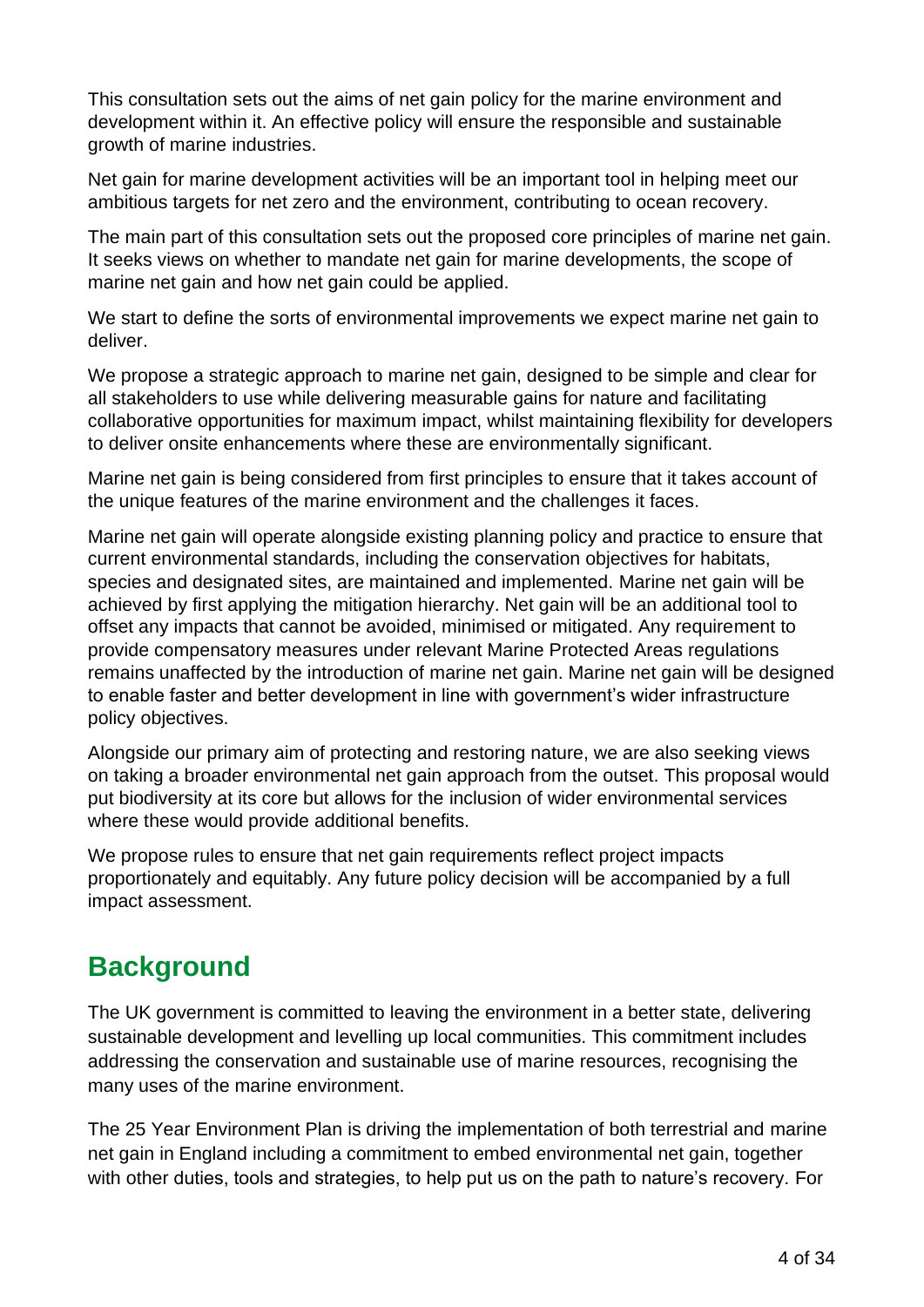the marine environment, it pledges to 'reverse the loss of marine biodiversity and, where practicable, restore it'.

At the time of the first net gain consultation in 2018, many marine industry groups were taking opportunities, and continue to seek opportunities, to improve biodiversity and take ownership for outcomes.

The support for net gain in the marine environment was already gaining momentum, and we know that industry groups and others have since continued to respond positively to the signals provided by the Environment Act 2021. We are therefore putting forward our initial proposals on the high level principles for marine net gain and gathering views from stakeholders to help to define the overall framework for the policy.

### <span id="page-4-0"></span>**What is Net Gain?**

Net gain is an approach to development that aims to leave the natural environment in a measurably better state than beforehand. This means protecting, restoring, or creating environmental features that are of greater ecological value to wildlife, habitats and people than any losses associated with the original project.

Net gain is not a new concept in UK planning policy. BNG is measured by comparing habitat losses and gains. Losses which cannot be avoided must be addressed through mitigation and compensation actions.

Environmental net gain takes a broader approach to net gain that seeks to include the social, environmental, and economic value of natural assets. This approach is underpinned by biodiversity, and these wider assets cannot be enhanced unless they are made resilient as part of functioning and healthy ecological networks.

## <span id="page-4-1"></span>**How is marine net gain different to biodiversity net gain?**

Marine net gain is therefore being developed from first principles to ensure it is appropriate for the marine environment. The dynamic nature of the marine environment means that any biodiversity losses associated with a development, or benefits from an offsetting or compensatory measure, may not always fall within the boundary of the development<sup>3</sup>. Any account of biodiversity in the marine environment (and its interaction with infrastructure) may also need to take account of highly mobile species, such as certain fish, marine mammals and seabirds. The presence of a net gain regime does not change the fact that

 $3$  This can also be true of terrestrial environments. The 2018 consultation on BNG contains useful discussion on the approach taken. [C](https://www.gov.uk/government/consultations/biodiversity-net-gain-updating-planning-requirements)onsultation on [Biodiversity net gain](https://www.gov.uk/government/consultations/biodiversity-net-gain-updating-planning-requirements)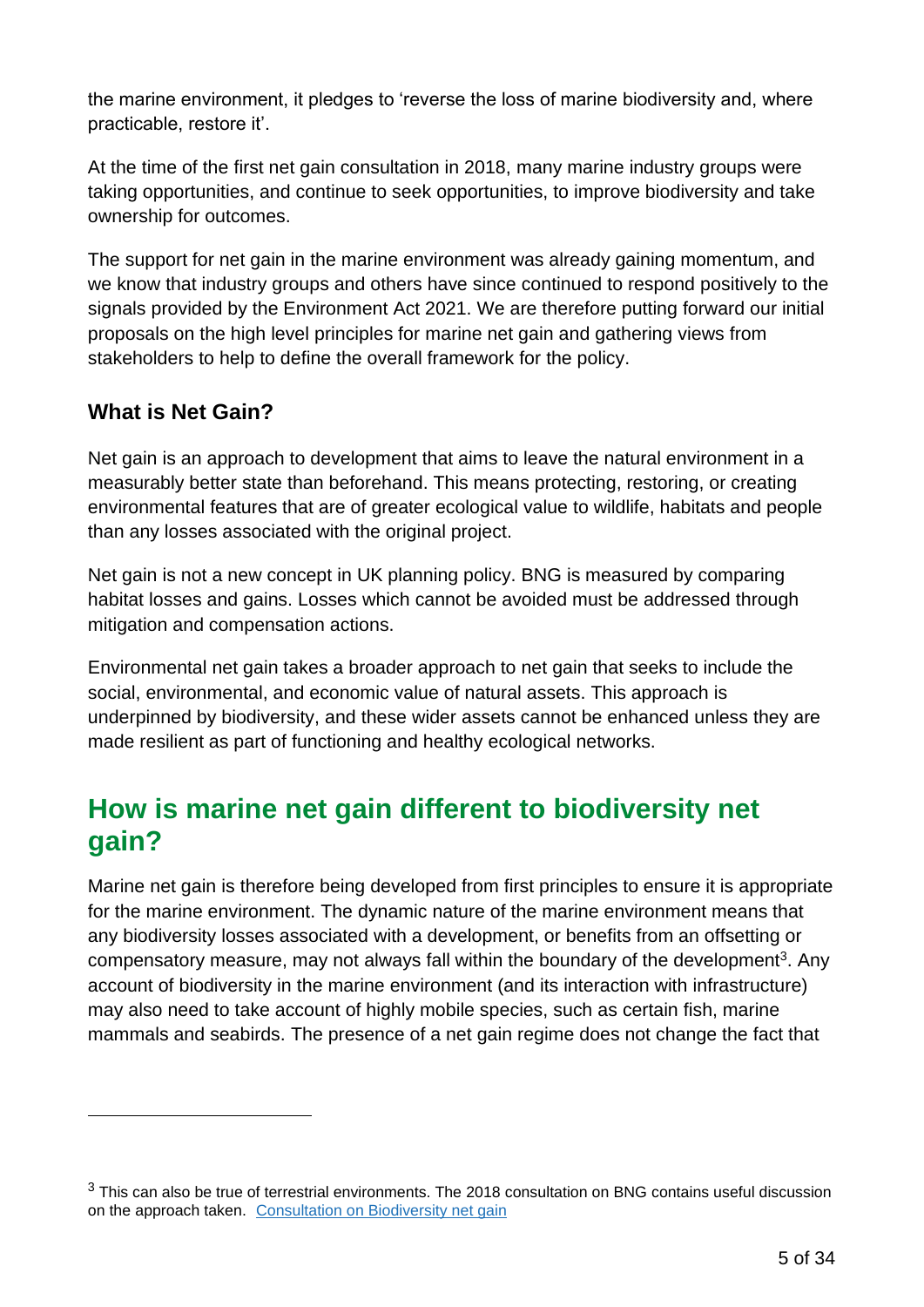losses should be avoided as much as possible, which is a key part of adhering to the mitigation hierarchy.

Marine net gain intends to specify a mandated level of overall gain that all in-scope developments must achieve<sup>4</sup>. The amount of gain each individual development would need to provide to attain the target level will be proportionate with the magnitude of residual losses associated with each project. The residual loss is measured in terms of the development's impacts on relevant environmental features.

Net gain interventions are the activities, projects, or contributions that the developer will undertake to deliver environmental benefits and thereby offset residual losses.

The value of proposed interventions is measured in terms of their benefits towards relevant environmental features. Interventions that provide benefits of equal value to the losses achieve No Net Loss. Where the overall benefits exceed the residual losses, then a net gain has been achieved.

The impacts of the development and the benefits of the proposed intervention will be valued within a single assessment framework, which will define the relevant environmental features and assign generic values to them.

Through the assessment framework, it will be possible to demonstrate that the proposed intervention delivers net gains up to the mandated level. This process is summarised in Figure 1.



**Figure 1: Process diagram for measuring and achieving net gain**

 $<sup>4</sup>$  In the case of the BNG regimes to be introduced under the Environment Act 2021, the mandated level of</sup> gain will be at least 10%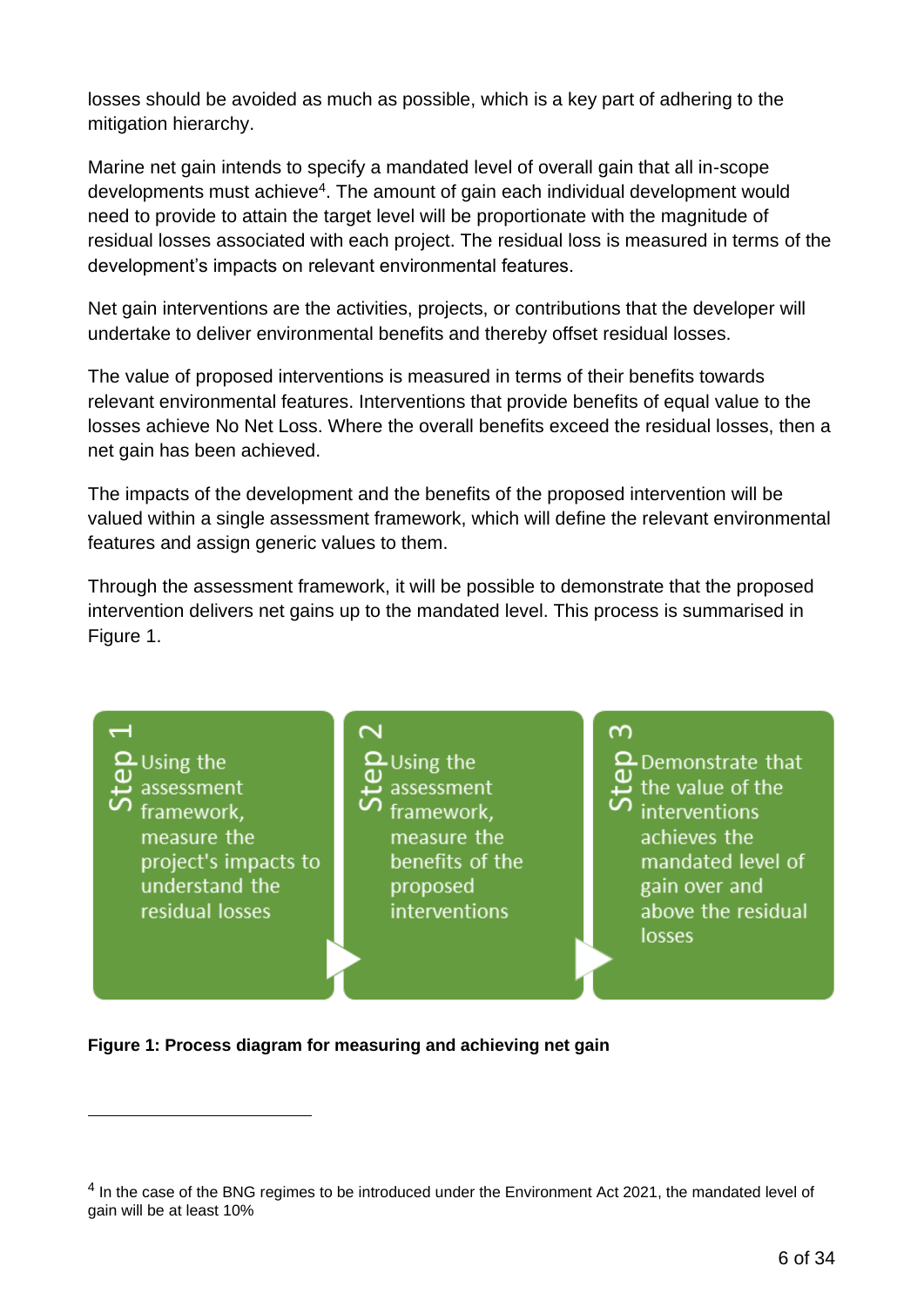### <span id="page-6-0"></span>**Marine net gain and compensatory measures**

This consultation invites respondents to consider the implications of introducing a marine net gain approach in addition to the compensation and other requirements applicable to marine protected areas designated under the:

- Conservation of Habitats and Species Regulations 2017<sup>5</sup>
- Conservation of Offshore Marine Habitats and Species Regulations 2017<sup>6</sup> (together with the Habitats Regulations)
- Marine Conservation Zones (MCZs) designated under Marine and Coastal Access Act (MaCAA)

The term Marine Protected Areas (MPAs) is used to refer to all such sites<sup>7</sup>.

Marine net gain will require the delivery of activities that improve the state of the environment. A separate requirement to provide compensatory measures can be triggered when an adverse impact on an MPA cannot be ruled out but a development that has gained consent in line with the requirements of the Habitats Regulations or MaCAA (as appropriate).

Throughout this document, 'compensatory measure' is used to refer to both 'compensatory measures' under the Habitats Regulations and 'measures of equivalent environmental benefit' under MaCAA.

The compensatory measures requirements under the Habitats Regulations and MaCAA in respect of MPAs are legally separate from any future additional marine net gain requirements.

Marine net gain will be a new requirement for developers, it will not replace or supersede existing requirements relating to environmental protection and so is not intended to mitigate the impacts of a development.

The mitigation hierarchy is a crucial principle applicable to developments regulated by the Habitats Regulations and MaCAA and in the Environmental Impact Assessment (EIA) process. Developers will continue to apply the mitigation hierarchy in line with existing guidance or requirements.

Figure 2 demonstrates how the mitigation hierarchy may be applied in meeting a requirement for environmental gain, with reference to residual losses. Marine net gain

<sup>5</sup> [The Conservation of Habitats and Species Regulations 2017](https://www.legislation.gov.uk/uksi/2017/1012/contents/made)

<sup>&</sup>lt;sup>6</sup> [The Conservation of Offshore Marine Habitats and Species Regulations 2017](https://www.legislation.gov.uk/uksi/2017/1013/contents)

<sup>7</sup> There are different legislative frameworks for the different types of Marine Protected Area. For simplicity, this document covers MPAs as a single classification. 'compensation' and 'compensatory measures' should be taken to refer both to provision of compensatory measures in the Habitats Regulations and to the corresponding provision on measures of equivalent environmental benefit in MaCAA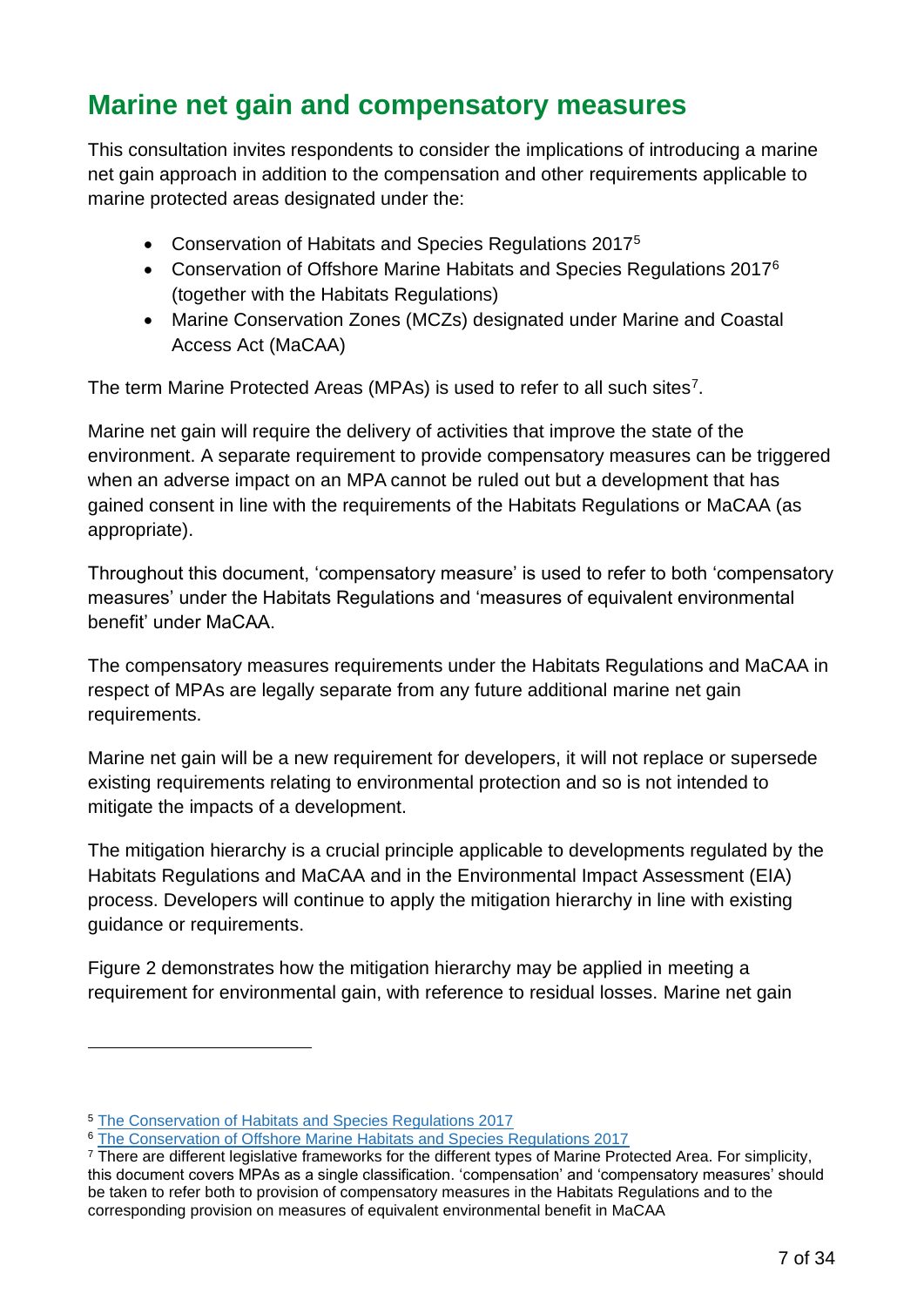introduces such a requirement and is therefore achieved by first applying the mitigation hierarchy.



#### <span id="page-7-0"></span>**Figure 2: The mitigation hierarchy and net gain**

### **Marine net gain aims**

Marine net gain will:

- secure positive outcomes for the environment by contributing to halting and reversing the longer-term trend of biodiversity decline through the restoration and creation of healthy and high-quality marine and coastal habitats, and protection of species
- deliver lasting improvements, contributing to ocean recovery, and supporting efforts in climate change mitigation, resilience, and adaptation
- enable the responsible and sustainable growth of marine industries and development activities, recognising their essential contribution to meeting the UK government's climate change commitments, whilst ensuring the protection of our marine environment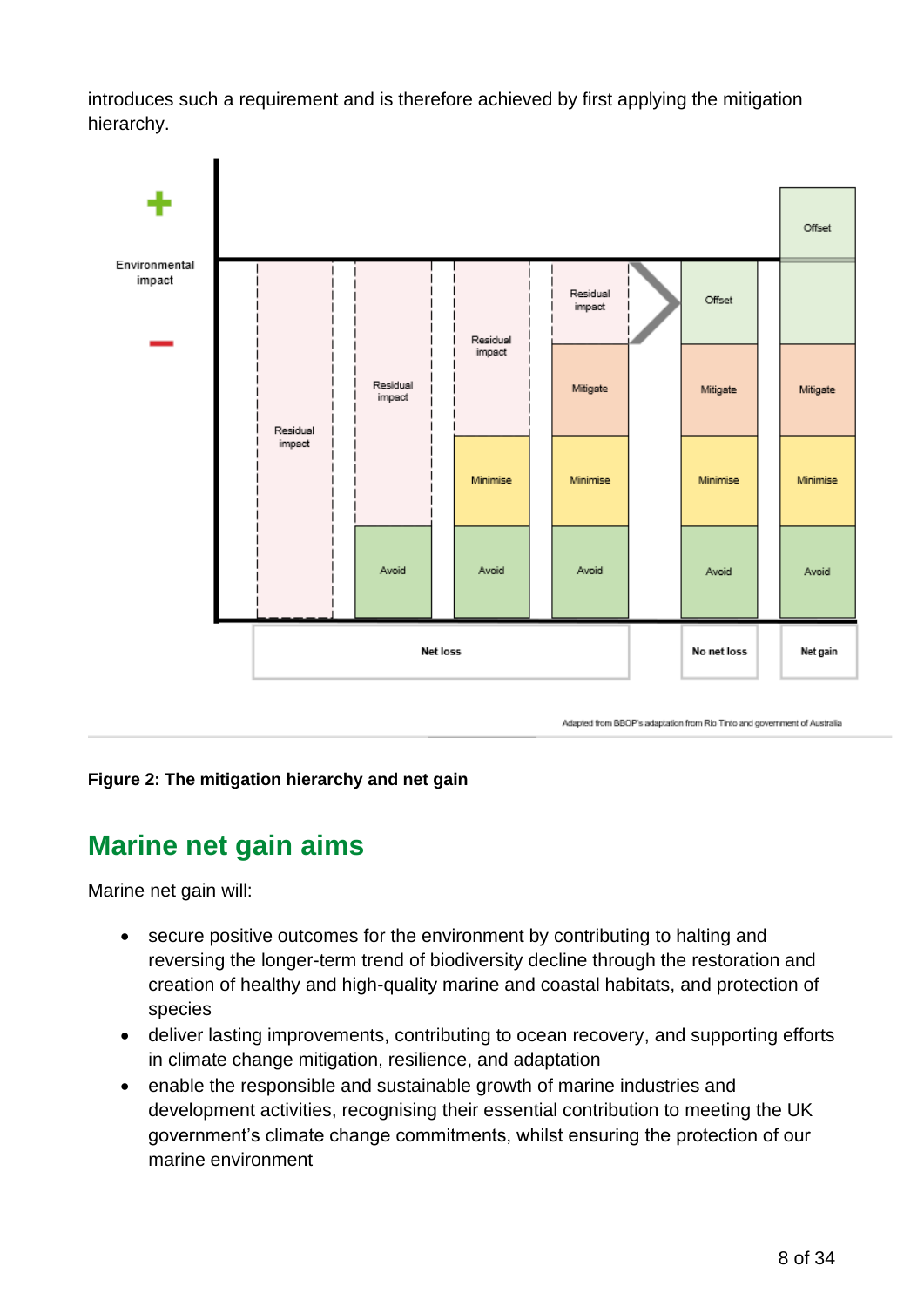• define strategic objectives and goals, increasing the potential for relatively small interventions to make a more significant collective contribution to improvements in the overall status of the marine environment

# <span id="page-8-0"></span>**Section 1: Defining marine net gain**

The environment comprises many different elements, including different species of plants, animals and other organisms, the habitats they inhabit, the areas they migrate through; and the different geological and ecological features that these areas are composed of.

Measuring the environmental impacts of a proposed development, and measuring the environmental benefits of proposed interventions, is a key component of net gain, so defining the types of environmental feature that we are concerned with is an important first step.

This section considers the types of environmental feature that marine net gain will measure for the purposes of establishing the residual impacts of a development and assessing the value of proposed interventions. These principles will come to define the extent of net gain requirements and the types of environmental improvements that net gain will drive.

The principles in this section will ultimately inform an assessment framework. This framework will enable developers and decision-makers to objectively measure the impacts of a development. The framework will also demonstrate that proposed interventions deliver the mandated level of gain.

For comparison, under the provisions of the Environment Act 2021, for developments subject to planning consents under the Town and Country Planning Act 1990 (TCPA) BNG will be measured through the biodiversity metric published pursuant to the Act<sup>8</sup>. The metric will provide a framework to measure the biodiversity losses associated with the proposed development and demonstrate whether the proposed habitat enhancements deliver the required net gain in biodiversity<sup>9</sup>.

Our proposal to measure the residual impact (losses) of a development and the value of proposed interventions (benefits) through a single assessment framework means that the following principles will generally apply to both.

<sup>&</sup>lt;sup>8</sup> For further information on the metric please refer to [The Biodiversity Net Gain Metric 3.0](http://publications.naturalengland.org.uk/publication/6049804846366720)

The metric may also be used in relation to Nationally Significant Infrastructure Projects 9 Please refer to the [Consultation on Biodiversity Net Gain Regulations and Implementation](https://consult.defra.gov.uk/defra-net-gain-consultation-team/consultation-on-biodiversity-net-gain-regulations/) for more information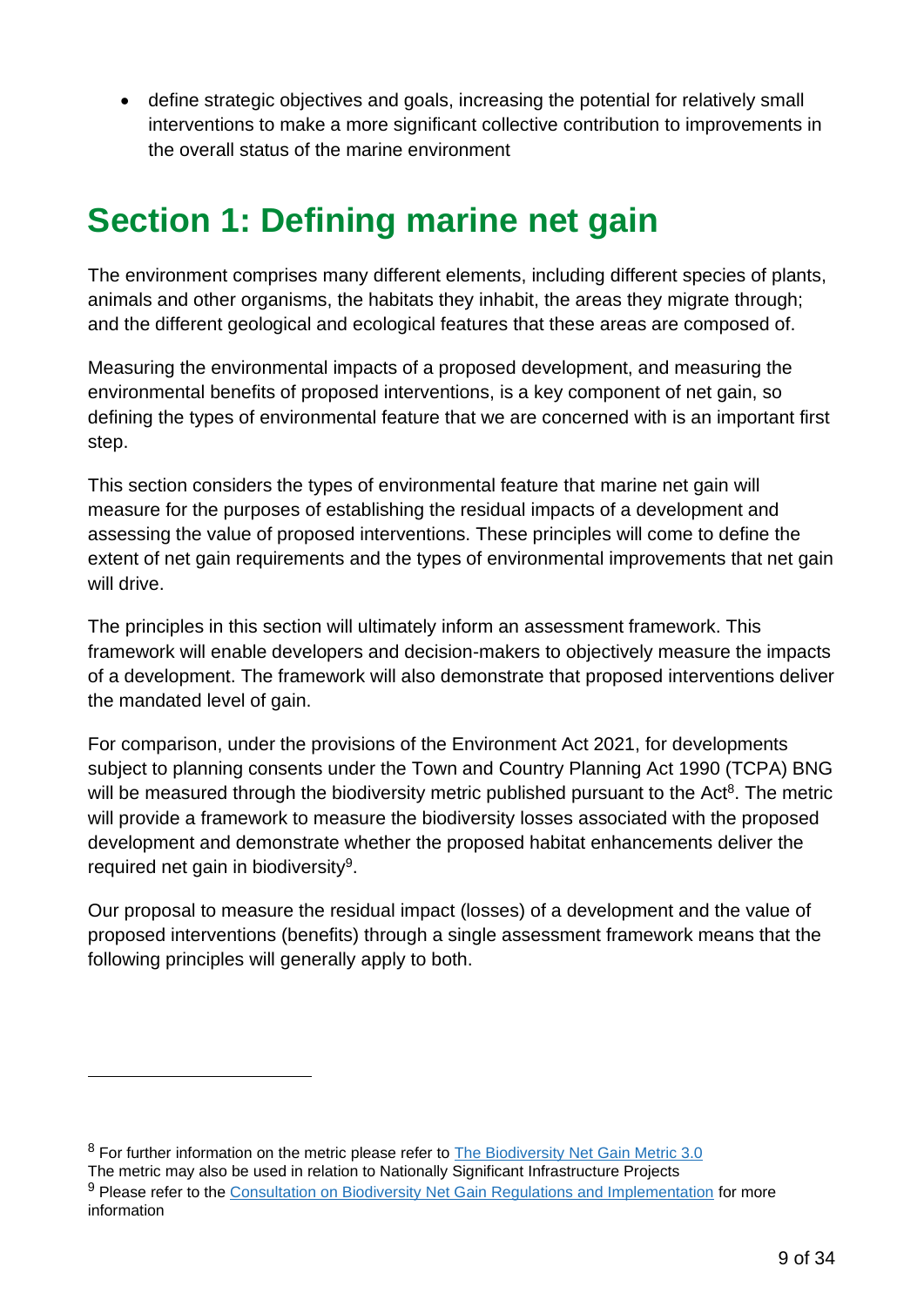For simplicity, and unless stated otherwise, we frame the discussion primarily around 'impacts' but refer to 'benefits' where the principle applies only to interventions.

A full assessment framework for the marine environment is likely to take some time to develop. We will run proof of concept projects on the different approaches this year. This section of the consultation considers the principles that will inform the main features of the proof of concept projects.

### <span id="page-9-0"></span>**Principle 1: Marine net gain will measure impacts on habitats and species**

The existing policy focus to date has been on biodiversity net gain in a terrestrial context. Under this approach, habitats are used as proxies for biodiversity.

Residual impacts are defined by the habitat losses directly associated with (that is, within the footprint of) the main development. The type and condition of habitat will partly determine the amount of residual loss. This means that losses are assessed to be greater when they involve distinctive habitats or those in a better condition. We intend to follow this principle as the core of marine net gain.

Our discussions with stakeholders to date, as well as the current literature, suggest that the approach of habitats as proxies for biodiversity may need to be adapted to suit the marine environment.

Marine habitats and the marine environment are highly dynamic and interconnected. The significance of fisheries, seabirds and mobile marine fauna means that focussing on habitat loss alone may not provide the most comprehensive means of characterising a development's impacts, and so some account should be given of the impacts on individual species (or groups of species) (Hooper, 2021)<sup>10</sup>.

We propose that marine net gain assessments should therefore include impacts on both habitats and species.

The direct impacts of marine development may also not be limited to the site boundary of the development itself. For instance, sediment plumes arising from dredging activity can be transported long distances before being deposited (ABPMer, 2019). This dynamic, as well as having to take account of mobile species, means that marine net gain will therefore need to take account of such 'off-site' impacts in establishing the residual impact of a development.

Extending marine net gain assessments to species and beyond the footprint of the development may allow us to consider biodiversity impacts at the level of ecosystems,

<sup>10</sup> [Developing policy and practice for Marine net gain](https://pubmed.ncbi.nlm.nih.gov/33011423/)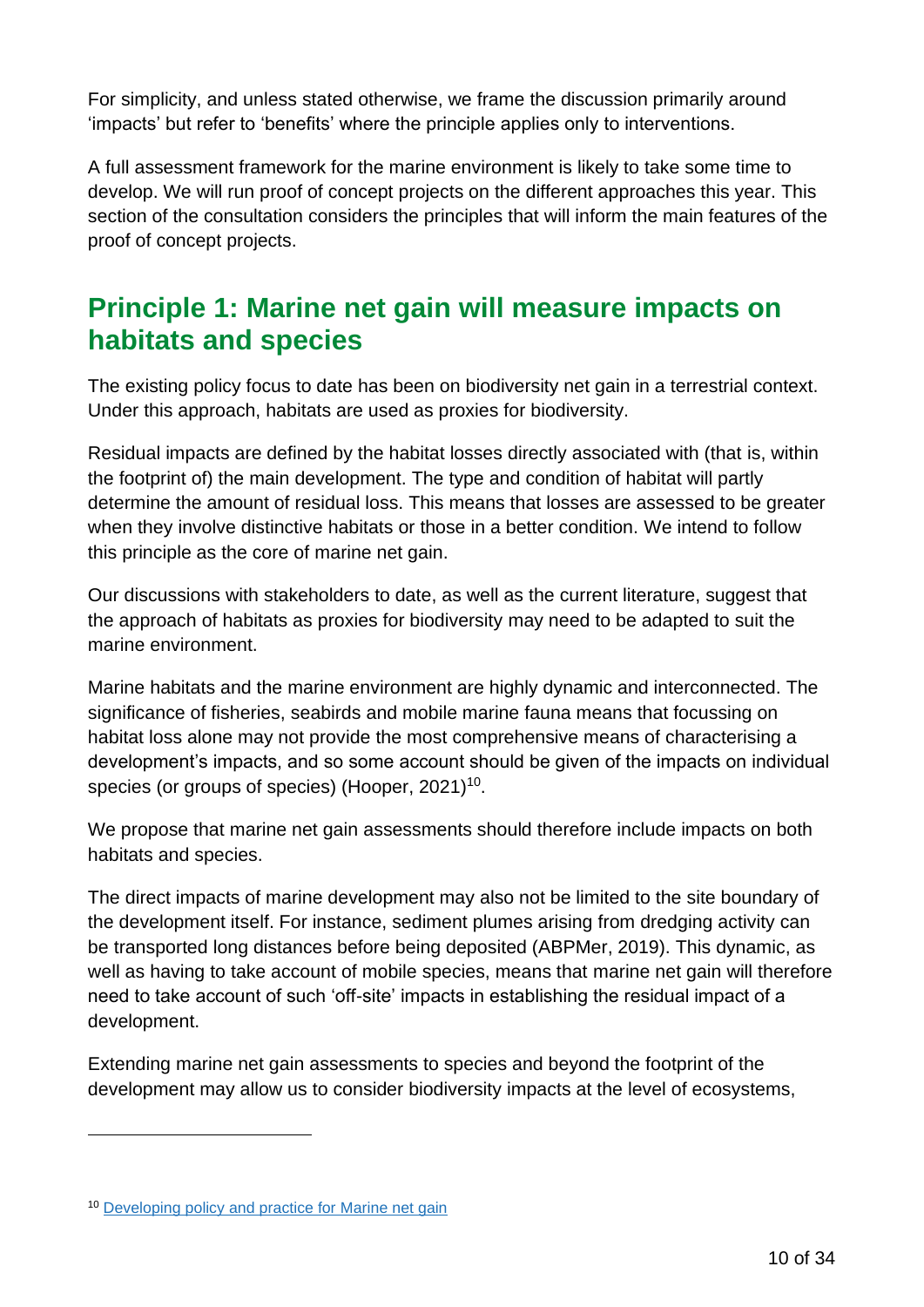including potential to incorporate not just the environmental features in question, but the services they provide.

We note the likely technical challenges associated with these proposals and intend to undertake proof of concepts projects to test the feasibility of this principle.

Question 1: Do you agree that marine net gain should assess impacts on species as well as habitats?

Answer: yes/no

Question 1a: please explain your answer

(Free text)

## <span id="page-10-0"></span>**Principle 2: Marine net gain will seek to incorporate environmental benefits underpinned by biodiversity**

The aims of marine net gain relate primarily to nature recovery and biodiversity in the marine environment. In considering the approach to valuing marine net gain interventions<sup>11</sup>, we note that nature protection can yield a range of secondary benefits or ecosystem services which are underpinned by protecting and enhancing biodiversity.

The 25 Year Environment Plan<sup>12</sup> sets a high-level aspiration to introduce environmental net gain (ENG) within the lifetime of the Plan. ENG is an approach that seeks to capture a wider range of impacts, such as Blue Carbon sequestration or cultural ecosystem services, in assessing an intervention's benefits.

We are interested in exploring the opportunities to recognise these wider benefits in assessments of proposed interventions.

Our knowledge of the marine environment is limited when compared to the terrestrial and intertidal environments. Broadening the range of benefits that marine net gain recognises may also help allow for finer distinctions to be drawn when assessing the value of proposed interventions and thereby help overcome current gaps in our understanding of the marine environment.

We therefore propose that marine net gain should seek to expand on biodiversity net gain to incorporate a wider ENG approach, but only where these extra benefits are ultimately underpinned by biodiversity protection (see principle 3 below).

 $11$  For clarity, this principle will only apply to assessing the benefits of interventions, not the residual losses.

<sup>&</sup>lt;sup>12</sup> [The 25 year environment plan](https://assets.publishing.service.gov.uk/government/uploads/system/uploads/attachment_data/file/693158/25-year-environment-plan.pdf)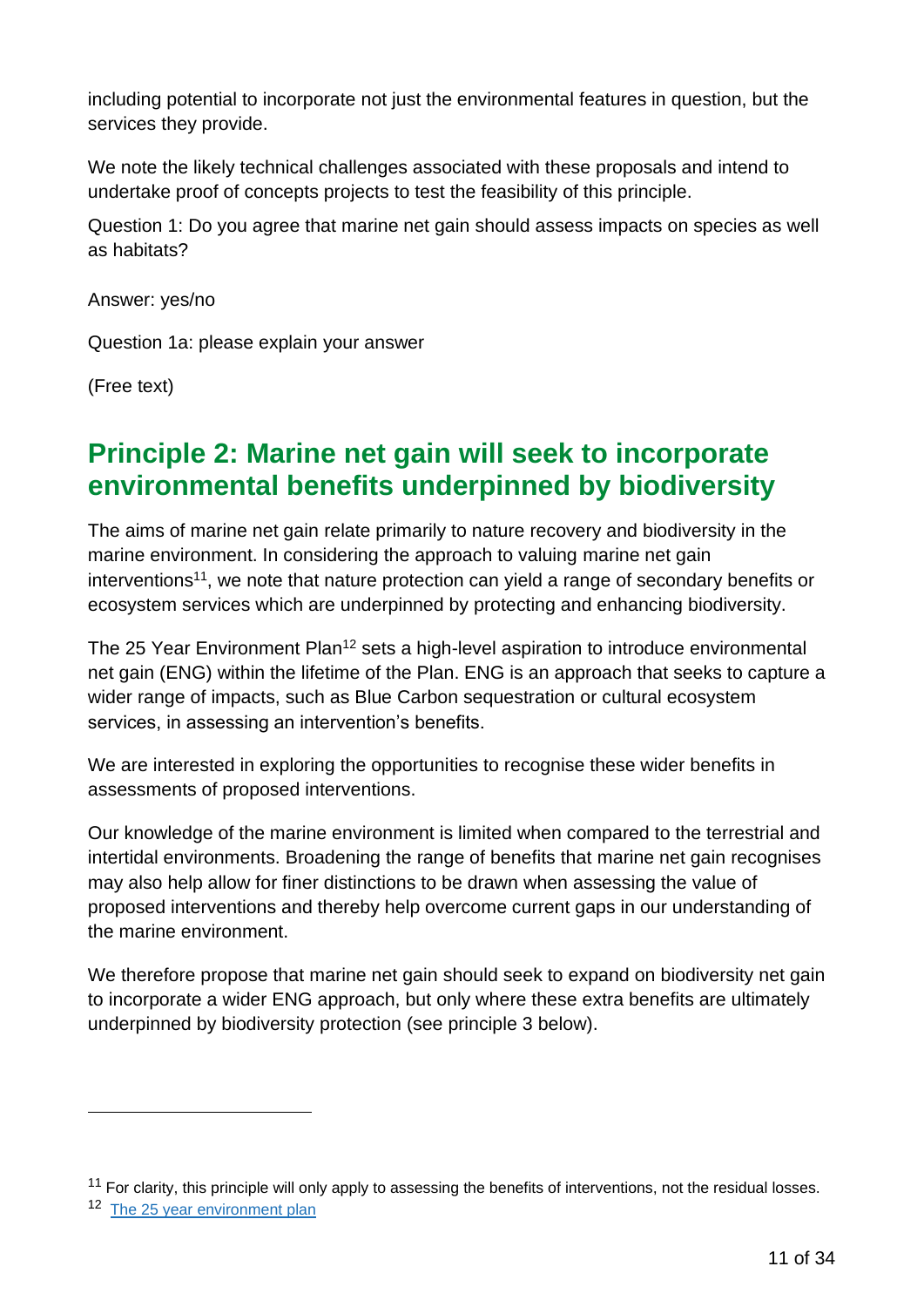Net gain for biodiversity will remain the core requirement of ENG approaches as the social, environmental, and economic value of natural capital is underpinned by biodiversity. These assets cannot be enhanced unless they are made resilient as part of functioning and healthy ecological networks. Simply put, the loss of biodiversity places all the benefits we receive from nature at greater risk of decline or even collapse.

### <span id="page-11-0"></span>**Principle 3: Marine net gain will take a 'nature first' approach whilst recognising wider environmental benefits**

In seeking to adopt an ENG approach to marine net gain, we will embed a 'nature first' principle into our treatment of non-biodiversity impacts. Marine net gain will not be designed as a tool to pursue wider environmental objectives as an alternative to biodiversity objectives.

Non-biodiversity impacts, however, will be accounted for when calculating the value of marine net gain interventions. Non-biodiversity impacts will be second-order considerations and will constitute a means of distinguishing between two interventions of broadly equivalent biodiversity value. This will be achieved by reflecting any differences in wider environmental benefits between them.

An ENG approach to marine net gain will give the flexibility to use the policy as a tool to pursue a wider range of policy ambitions relevant to the marine environment than biodiversity net gain alone, whilst maintaining the primary focus on marine nature recovery and enhancement.

The approach to ENG set out above would value the wider environmental benefits of proposed interventions. Residual impacts of the development would be measured solely in terms of the biodiversity losses associated with development.

This means that the positive benefits of low carbon power generation and the socioeconomic benefits of marine development would therefore not be considered as (positive) impacts when assessing the residual impact of a project.

Question 2: Do you agree that marine net gain interventions should be assessed with reference to environmental benefits that biodiversity enhancement can yield?

#### Answer: yes/no

Question 2a: Please explain which extra environmental benefits and services should be included within marine net gain assessment

(Free text)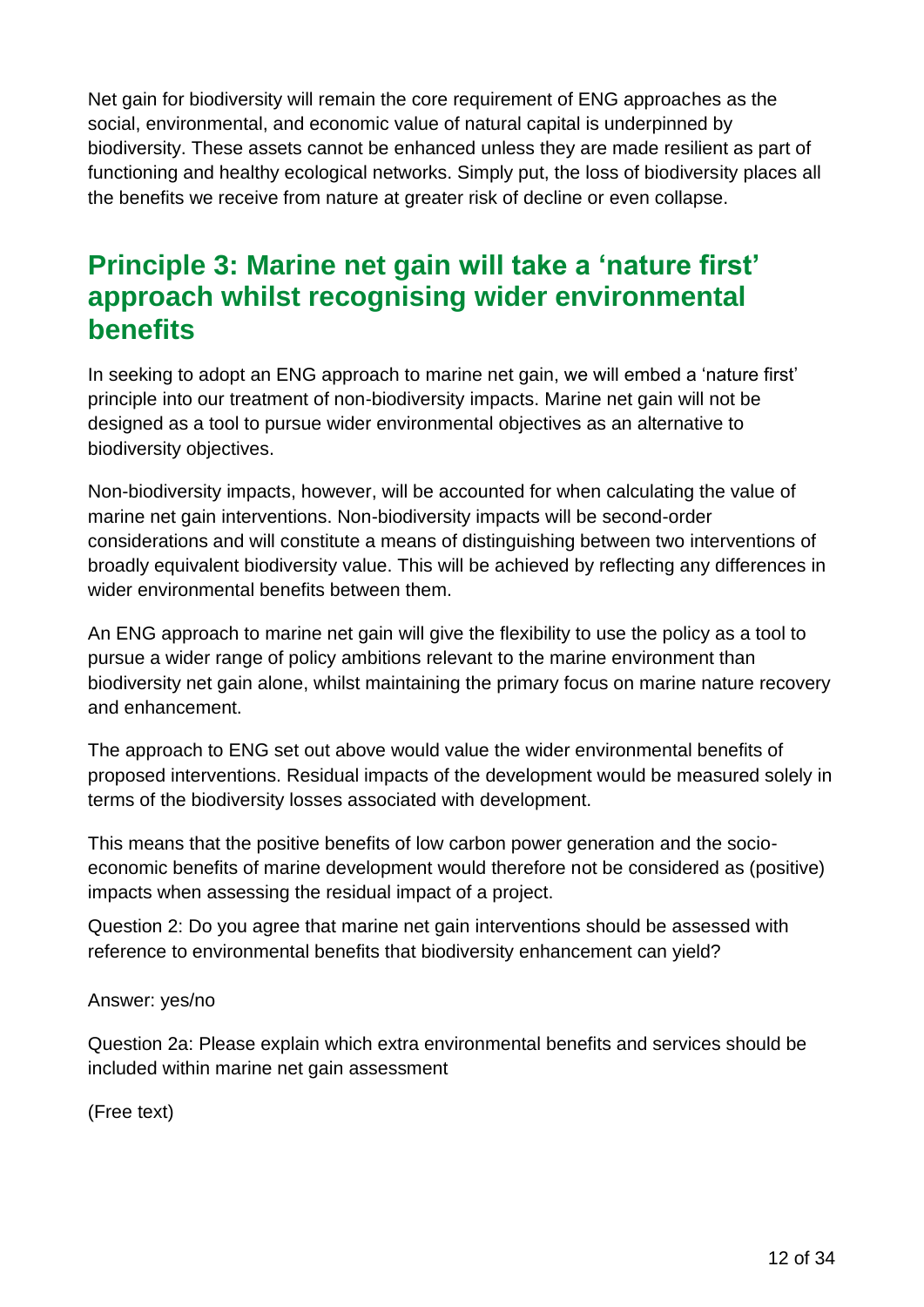## <span id="page-12-0"></span>**Principle 4: Marine net gain assessments will not include potentially positive incidental impacts whose benefits are subject to significant uncertainty**

Offshore wind farms, protected cables or other marine infrastructure can provide substructures for marine organisms to colonise and thereby lead to the creation of new habitats and ecosystems. This phenomenon is known as an 'artificial reef' effect.

The understanding of artificial reef effects remains relatively immature at this stage. Marine net gain assessments could include these potentially positive effects as benefits of the development. The consequence of including artificial reef effects, where these impacts are assessed as positive, would lessen the overall net gain requirement on the scheme. This is because the overall 'loss' would be lower than if such incidental impacts were scoped out of the assessment.

Similarly, the presence of certain types of marine infrastructure may lead to restrictions on, or exclusion, of other sea users. These restrictions may in turn assist in natural recovery by helping reduce pressures.

We are of the view that artificial reef and exclusionary effects are a by-product of development and do not always lead to positive environmental outcomes. For example, displaced sea-users may move their activities elsewhere, leading to no overall reduction in environmental impacts. Artificial reefs may encourage non-native species or new habitat types.

Marine net gain will leave room for nature-inclusive design to be considered as a benefit and there may be valuable forms of active and incidental artificial reef creation or exclusionary effects that could be considered benefits with sufficient confidence.

However, at the point at which marine net gain assessments are made, it may be too uncertain as to whether purely incidental effects would be positive or negative.

We therefore propose that marine net gain assessments scope out artificial reef and other relevant potentially positive incidental impacts, whose benefits are subject to significant uncertainty, where these are incidental to the development. We particularly welcome further evidence from industry on this matter as part of this consultation and in the future.

Question 3: Do you agree with our proposal to discount potentially positive incidental effects, whose benefits are subject to significant uncertainty, from marine net gain assessments? Answer: yes/no

Question 3a: please explain your answer (free text)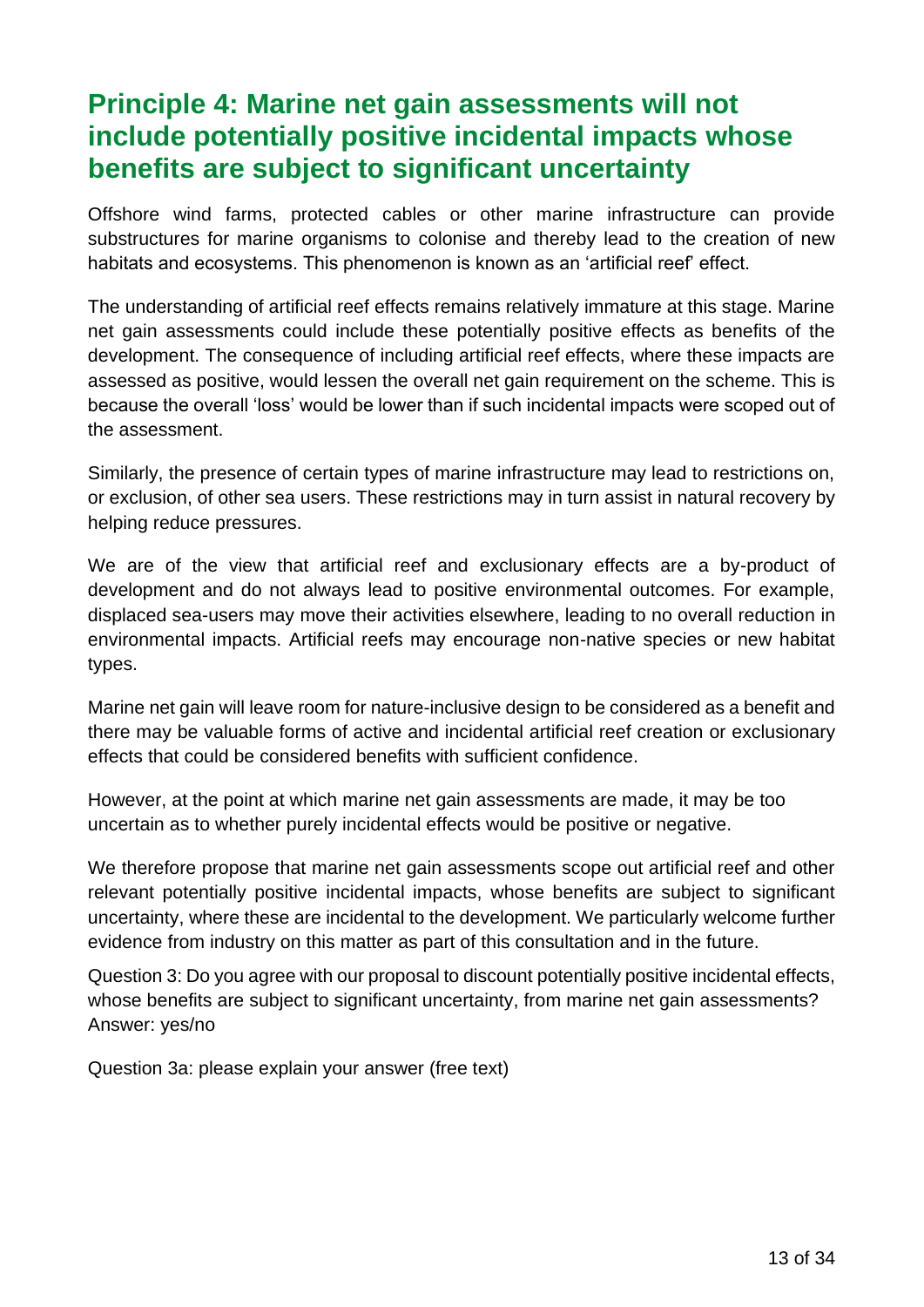## <span id="page-13-0"></span>**Principle 5: Marine net gain requirements will be proportionate and appropriate to the scale and type of development**

We will ensure that any net requirements are proportionate to the physical scale of development in question and applicable to the different types of activity covered.

Alongside an assessment of the biodiversity value of the affected habitats and species, marine net gain requirements will reflect the scale of the main development and its associated impacts.

To help ensure proportionality, we will devise an objective and consistent means of measuring the main development's impacts which will scale with different types and sizes of development.

#### **How will residual impacts and proposed benefits be measured?**

The discussion above introduces principles on the types of impacts that net gain will seek to assess ('the what?'). Our next task will be to consider the mechanisms for measuring and assessing these impacts ('the how?'). How these assessments will be carried out will be considered in more detail in future consultations and informed by proof of concept projects exploring different approaches to an assessment framework over the next year. The proof of concept projects will seek to reflect the principles that this consultation introduces.

The British [Energy Security Strategy m](https://www.gov.uk/government/publications/british-energy-security-strategy/british-energy-security-strategy#renewables)akes clear Government's commitment to accelerate offshore wind deployment in a way that continues to protect and enhance our marine environment. We are also mindful that there is significant interest among eNGOs, marine industries and other stakeholders in establishing a marine net gain regime as soon as practicable.

The technical challenges of delivering a fully comprehensive assessment framework could delay the establishment of a marine net gain regime.

We will therefore need to take a pragmatic approach to the impacts that we will consider within scope of marine net gain in the first instance, and build in more sophistication as our understanding, evidence-base and technical capability grows.

The assessment approach that we propose to prioritise is a **contributions-based approach**.

It would operate like a levy on marine development and would be a relatively quick and straightforward mechanism to introduce. Net gain requirements would take the form of financial contributions which would be used to fund priority environmental enhancement or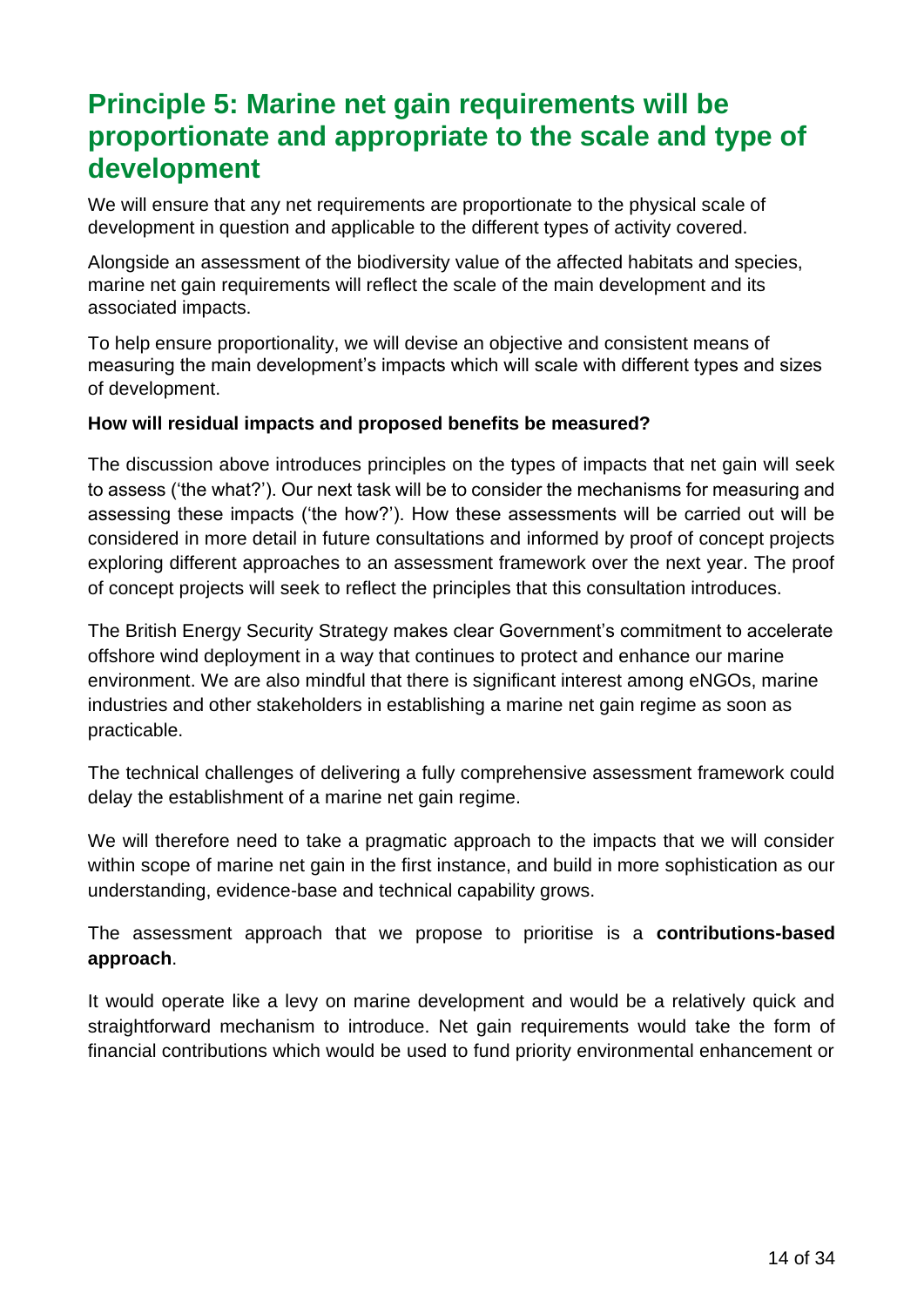restoration projects<sup>13</sup>. The financial contributions would be managed through the Marine Recovery Fund (MRF) within the Offshore Wind Environmental Improvement Package of the British Energy Security Strategy.

The fund will be developed to deliver strategic MPA compensation and subsequently MNG. We will consider the interactions between the two regimes in detail as part of the development of the MRF.

There is a range of delivery options associated with levies and funds, including partnership models involving the private sector and civil society. The principles of this consultation would therefore be used to inform the levy charged to individual developments.

An alternative approach is the biodiversity **metric**<sup>14</sup> that has been produced by Natural England and can be used to assess the impacts of habitat change through development<sup>15</sup>. It provides a standardised means of measuring the biodiversity loss associated with a development, as well as the gains that proposed interventions will achieve. These tools have been produced to enable measurements of biodiversity (and associated ecosystem services) in terrestrial and intertidal habitats.

As discussed throughout this consultation, we are proposing principles that reflect the particular conditions of working in the marine environment. As such, the principles of marine net gain do not precisely correspond to the policy principles currently embedded in these tools. This is a more sophisticated approach to assessing habitat losses and gains, however we will need to undertake further work to understand the technical issues with applying these approaches to the marine environment.

We propose to continue work to adapt the biodiversity metric to be applicable to the marine environment, but to prioritise developing the contributions-based approach, which will be ready to implement in a far shorter time frame.

The government is encouraging a market-based approach to delivering off-site habitat for terrestrial biodiversity net gain, whereby third parties will be able to create and sell biodiversity units to developers who need them. The government likewise sees a key role for industry, civil society and other third parties in delivering MNG which will be explored further in future policy development.

The development of the contributions approach will inform the metric approach by helping to define and value the interventions that MNG can fund, and whether a multiplier/modifier

<sup>&</sup>lt;sup>13</sup> The [Aggregates Levy](https://webarchive.nationalarchives.gov.uk/ukgwa/20140305102352/http:/cefas.defra.gov.uk/alsf.aspx) operated a version of this model Aggregates Levy Please see section 4 below for further discussion of the issue of onsite and off-site interventions <sup>14</sup> [The Biodiversity Metric 3.0](http://publications.naturalengland.org.uk/publication/6049804846366720)

 $15$  The metric uses habitats as a proxy and so should be used with reference to the user quidance which explains the limitations and appropriate applications of the approach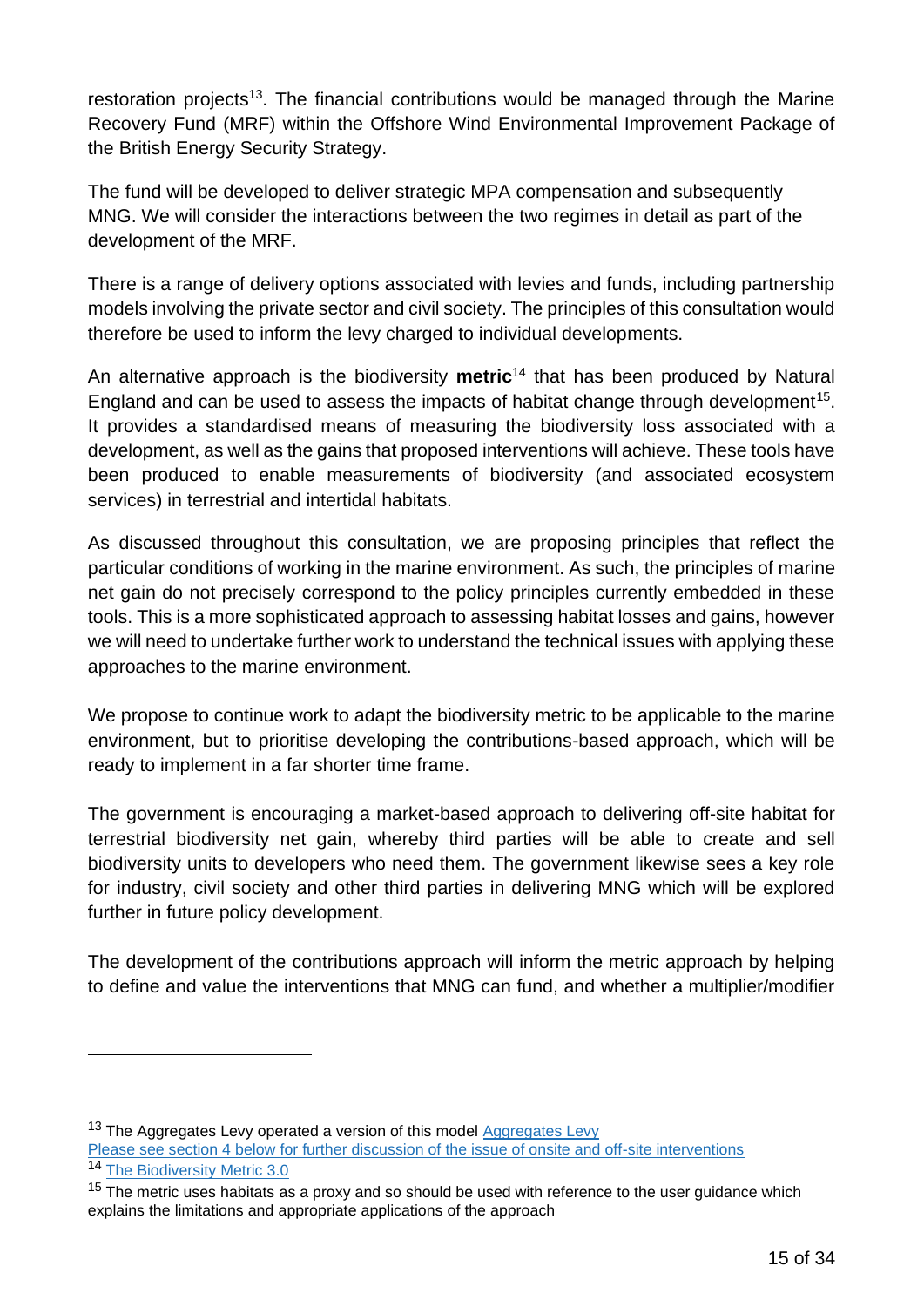can be applied when determining the level of financial contribution to ensure that projects with more significant impacts are charged more and incentivised to be less harmful.

There may also be scope to combine elements of both approaches into a hybrid approach, for example, to use to use a metric-type tool to assess the environmental component of a contributions-based assessment.

We are interested in respondents' early views on these and other potential approaches on how to measure impacts for marine net gain.

Question 4: Do you agree that we should prioritise a contributions-style approach, whilst still exploring a metric-style approach? Yes/No. Please specify and explain your answer (free text)

Question 4a: Are there other approaches to measuring impacts that we should explore? Please specify and explain your answer (free text)

## <span id="page-15-0"></span>**Section 2: Scope of marine net gain**

## <span id="page-15-1"></span>**Where will marine net gain apply?**

Many marine developments ultimately land onshore and therefore also have terrestrial and intertidal elements. Planning, consenting, and licensing regimes, and their respective net gain regimes, may overlap in certain circumstances. We have committed to ensuring that marine net gain is as coherent and consistent with land-based Biodiversity Net Gain as possible, minimising the burden on developers.

Our intention is that only one net gain regime will apply to each element of a development, so there is no doubling-up of net gain requirements. As shown in Figure 3 below, marine net gain will only apply to developments, or infrastructure forming part of development, below the Low Water Mark and land-based Biodiversity Net Gain will only apply to onshore and intertidal developments, down to the Low Water Mark. The responses to this consultation will inform more detailed policy development and proof of concept projects to pilot different delivery approaches, including how marine net gain will align with net gain requirements in the intertidal area.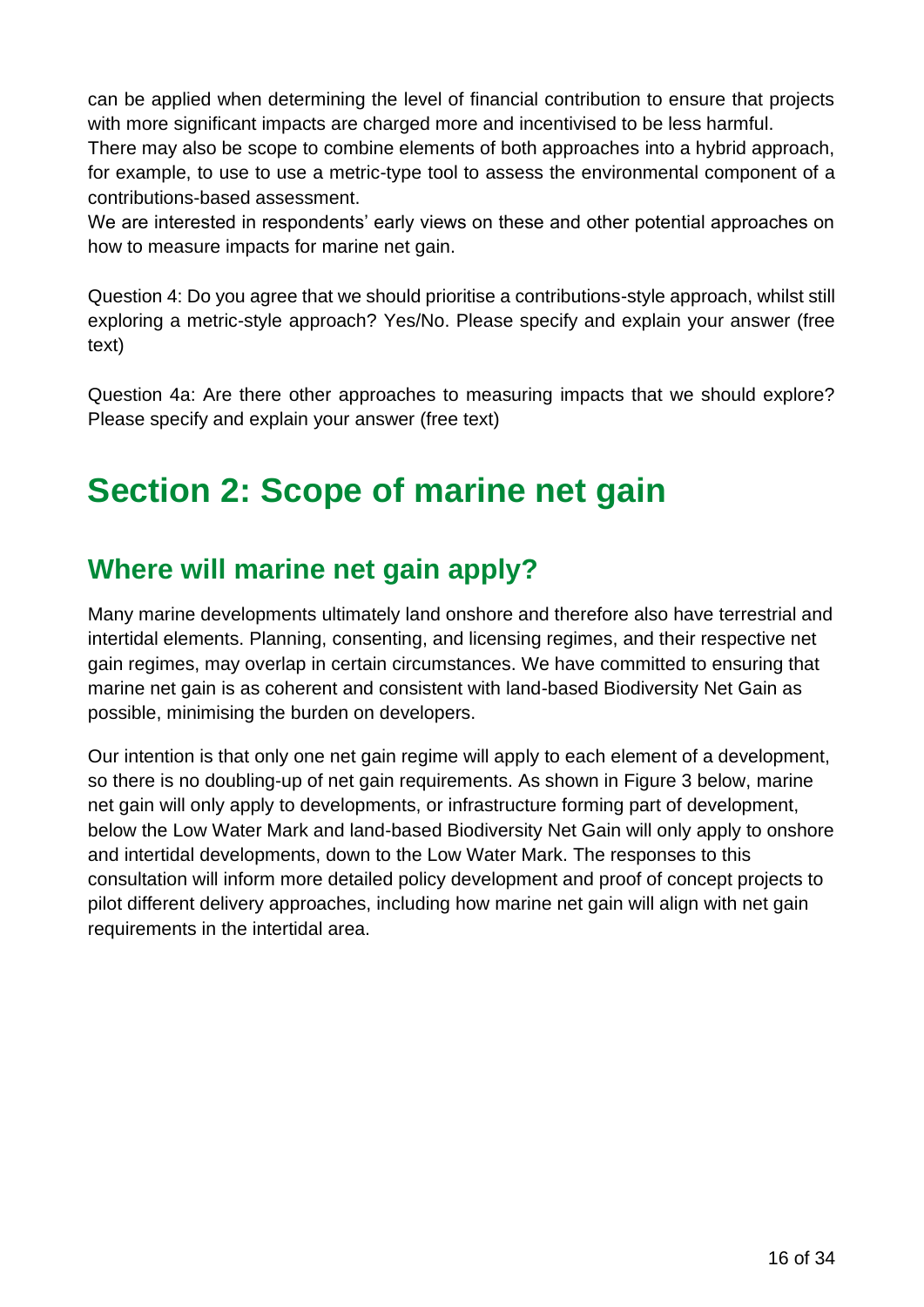

**Figure 3: Licensing and consenting regimes in relation to the development's location (adapted from Marine Management Organisation, 2019) <sup>16</sup>**

## <span id="page-16-0"></span>**Principle 6: Marine net gain will be a mandatory requirement. It will apply to all marine development, subject to any minimal thresholds and other exemptions**

With the Environment Act 2021 providing for net gain by way of amendments to the Town and Country Planning Act 1990 (TCPA) and the Planning Act 2008 (in relation to Nationally Significant Infrastructure Projects (NSIPs) <sup>17</sup>, development on land and in intertidal locations will be required to deliver a mandatory BNG.

We propose that marine net gain should adopt the same approach in introducing a mandatory requirement covering nearly all new marine developments in English waters.

Development control and regulation in the marine environment can involve a number of different licensing and consenting regimes.

<sup>16</sup> MMO's, [Do I Need A Marine Licence?](https://defra.sharepoint.com/teams/Team2210/Offshore%20Wind%20and%20Noise/Shared%20Outcome%20Fund/Net%20Gain/Consultation/Submission%20and%20Annexes/MMO) Diagram for illustrative purposes only

<sup>&</sup>lt;sup>17</sup> Biodiversity gain requirements for specific classes of development are introduced by means of 'biodiversity net gain statements', either as stand-alone documents or as part of National Policy Statements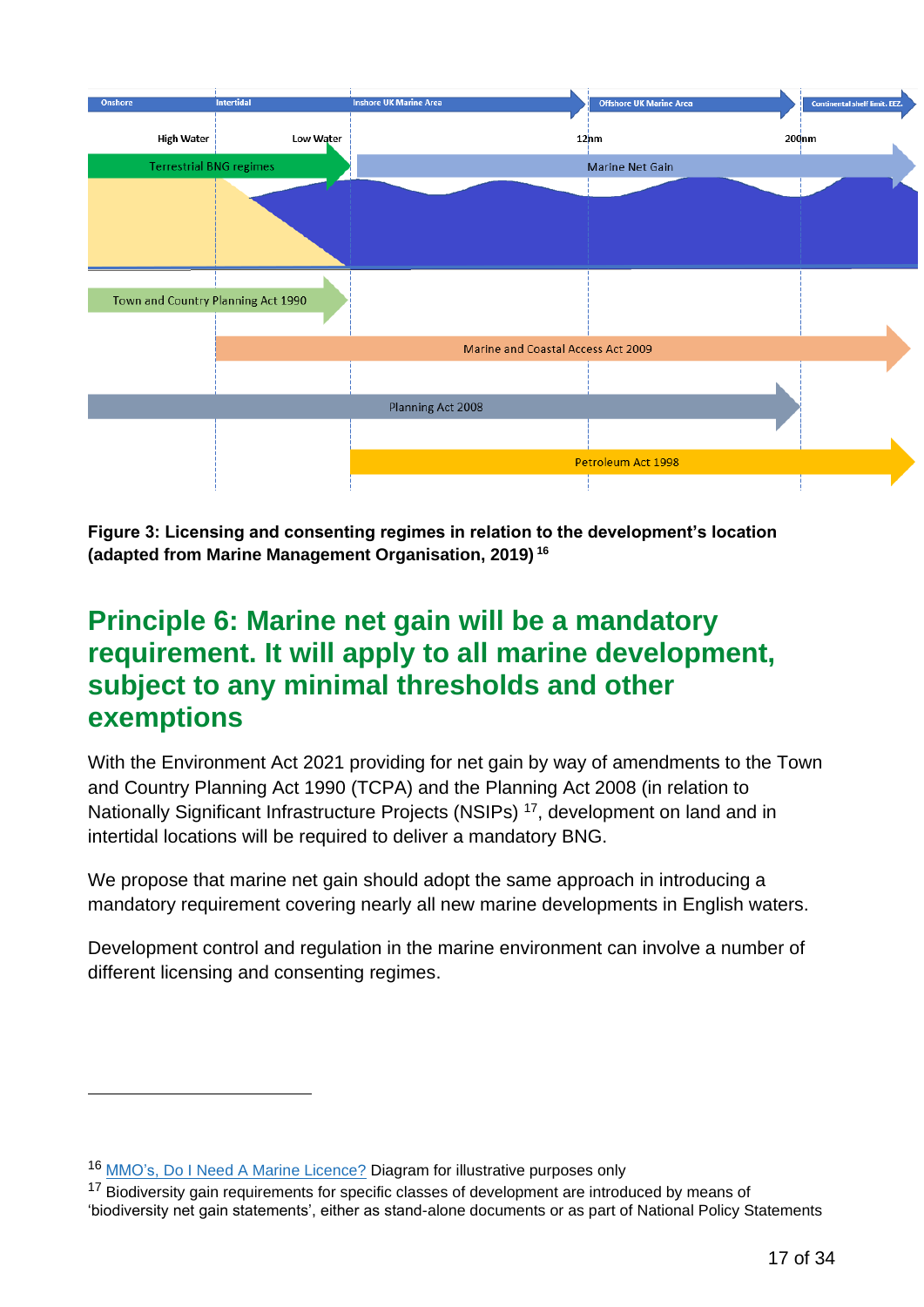Marine net gain can achieve near total coverage of marine development if applied to relevant activities under the following regimes:

- for large offshore wind farms and any other marine developments consented under the Planning Act 2008 (to the extent not covered by the BNG requirements introduced under the Environment Act 2021)
- for smaller-scale energy and other infrastructure assets, cables and dredging activity, marine licencing, and other consenting regimes under the MaCAA (to the extent not covered by the BNG requirements introduced under the Environment Act 2021)
- for offshore oil and gas infrastructure consented or licensed under the Petroleum Act 1998

The regimes listed above vary in their scope and operation. For example, there are licensable activities under the MaCAA or the Petroleum Act 1998 which we do not intend to apply net gain requirements to.

This consultation is seeking views on whether introducing marine net gain to the regimes listed above will achieve (near) total coverage of marine development activities. In addition, we are seeking respondents' initial views on which sectors and activities under these regimes should and shouldn't be subject to net gain requirements.

We will publish our initial list of in-scope sectors and activities in the UK government's response to this consultation. Future stakeholder engagement and consultations will be used to further test and refine these initial assessments.

Question 5: Do you agree that marine net gain should be a mandatory requirement for new development activities within the marine environment?

#### Answer: yes/no

Question 6: If you answered yes to question 6, do you agree with the list of consenting and licensing regimes that marine net gain requirements should be introduced within? Are there any others we should consider?

#### (Free text)

We propose that marine net gain will be restricted to economic activities that can be considered development. Namely those that involve construction and/or installation of new infrastructure (including significant extensions or improvements to existing infrastructure) or extraction (such as aggregates). This is likely to preclude activities such as scuttling or burial at sea, or some recreational activities under MaCAA such as the depositing of moorings<sup>18</sup>, and decommissioning, maintenance, or repairs under the Petroleum Act 2008.

<sup>&</sup>lt;sup>18</sup> However, some construction activities to enable recreational activities, such as construction of marinas, are likely to be in scope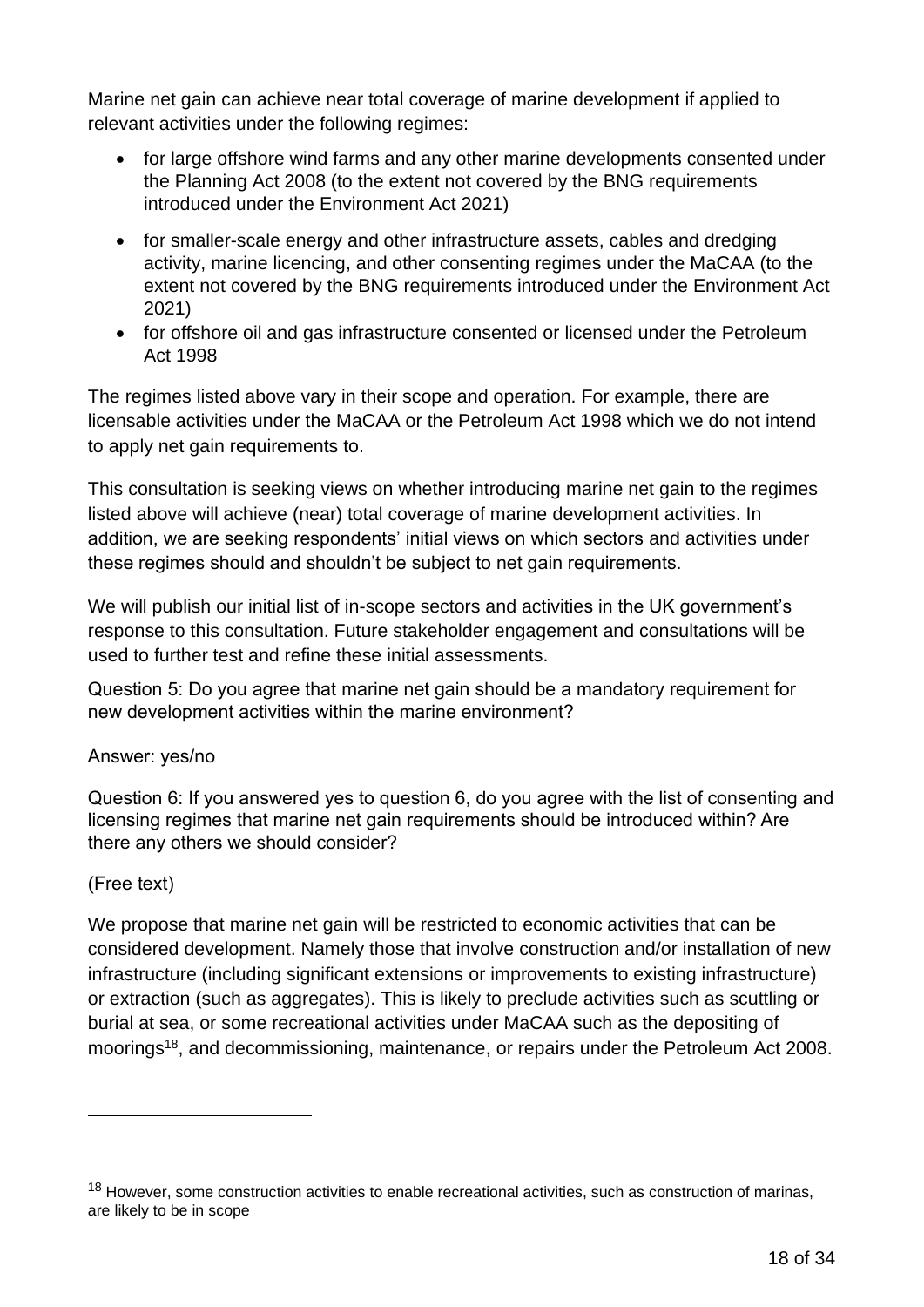We welcome stakeholder views on other categories of activity that should be excluded from net gain requirements.

We are also proposing to exclude minor development activities from marine net gain requirements. For example, developments that would result in negligible loss or degradation of habitat could fall out of scope. Respondents' views on relevant minimal thresholds under each regime (and sector and/or activity) are also sought.

Question 7: Are there activities and/or sectors that are regulated by these regimes which should not be covered by net gain requirements?

#### Answer: yes/no

Question 7a: If yes, please explain your answer, including any relevant de minimis thresholds for each activity or regime

(Free text)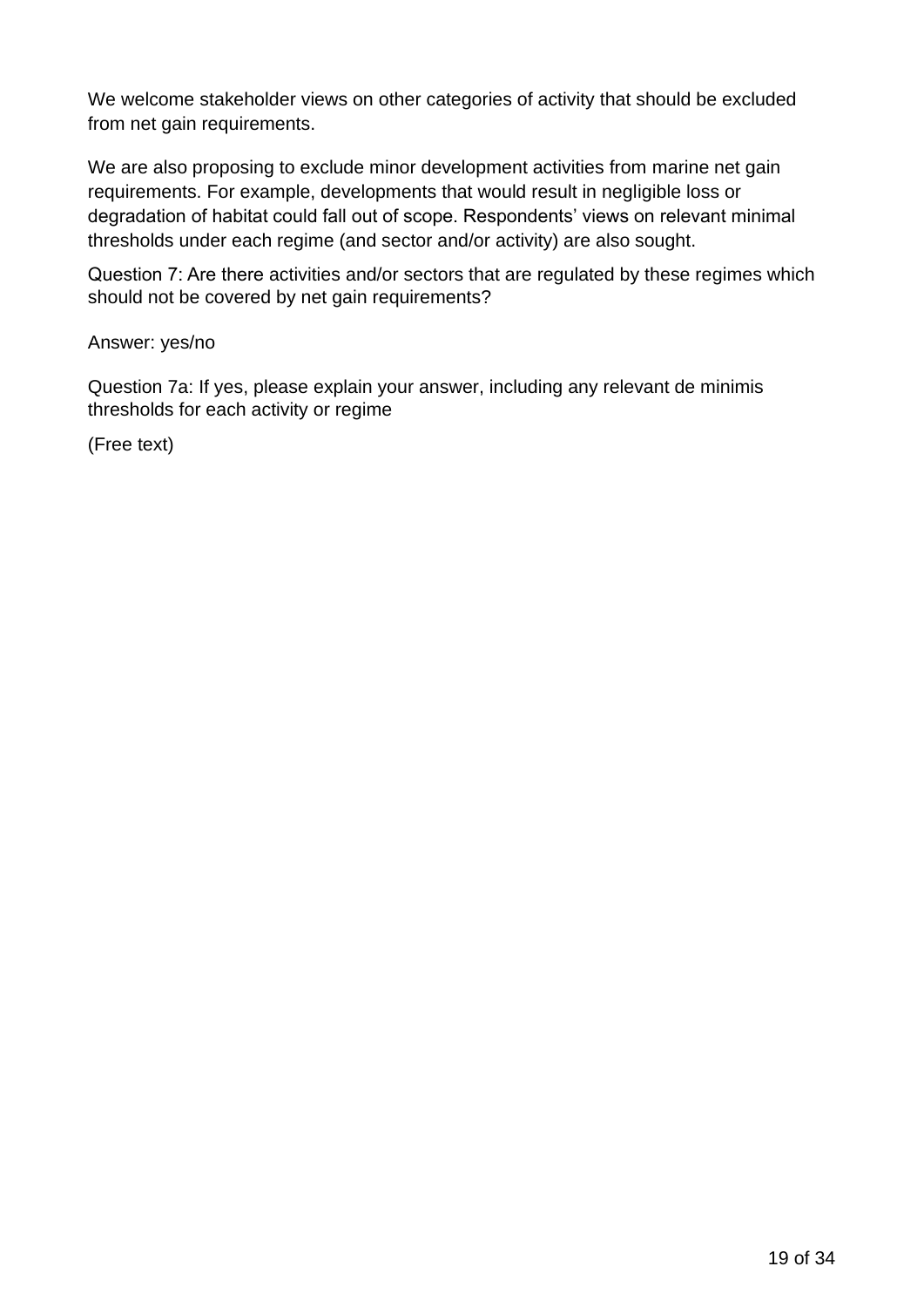# <span id="page-19-0"></span>**Section 3: Defining interventions**

Marine net gain is seeking to drive meaningful and lasting improvements to the marine environment. It is important that we clarify the UK government's views on what sort of interventions would be considered valid for the purposes of marine net gain to help inform any future assessment framework.

This section reviews the standard types of interventions that marine net gain will seek to deliver and introduces the potential to include 'passive' and innovative interventions.

### <span id="page-19-1"></span>**Principle 7: Marine net gain will incentivise both active interventions and appropriate pressure reduction measures**

The marine environment is subject to a wide range of pressures, both natural and anthropogenic. Active restoration, replacement, and enhancement projects (such as those which actively reinstate lost habitats or reintroduce species) can be an effective means of addressing biodiversity loss, whilst also providing wider environmental benefits.

We will encourage deployment of proven restoration or protection techniques to address priority issues in the first instance. This could include Nature Based Solutions and, where relevant, Nature Inclusive Design, where this goes beyond best practice and is directed towards the achievement of specific nature conservation outcomes.

Alongside better-established habitat restoration techniques, marine net gain also provides an opportunity to encourage innovation in environmental enhancement. Given the significant challenges and relative immaturity of subtidal habitat restoration in particular, we are keen to explore opportunities to trial novel types of interventions where these offer a promising new way to manage ecosystem recovery.

We therefore welcome evidence on emerging marine conservation measures, which might become the focus of marine net gain in the medium to longer-term.

Certain ecosystems may have a natural tendency towards recovery, where the pressures leading to their deterioration are removed. For example, recovering marine litter could help marine species thrive by removing the threat of entanglement. Pressure removal can therefore play an important role in achieving environmental outcomes and in principle we support the inclusion of pressure reduction measures as marine net gain interventions. This includes assisted recovery.

Any pressure removal must be in line with the 'polluter pays' principle, so we are seeking views through this consultation on what actions would constitute appropriate pressure reductions.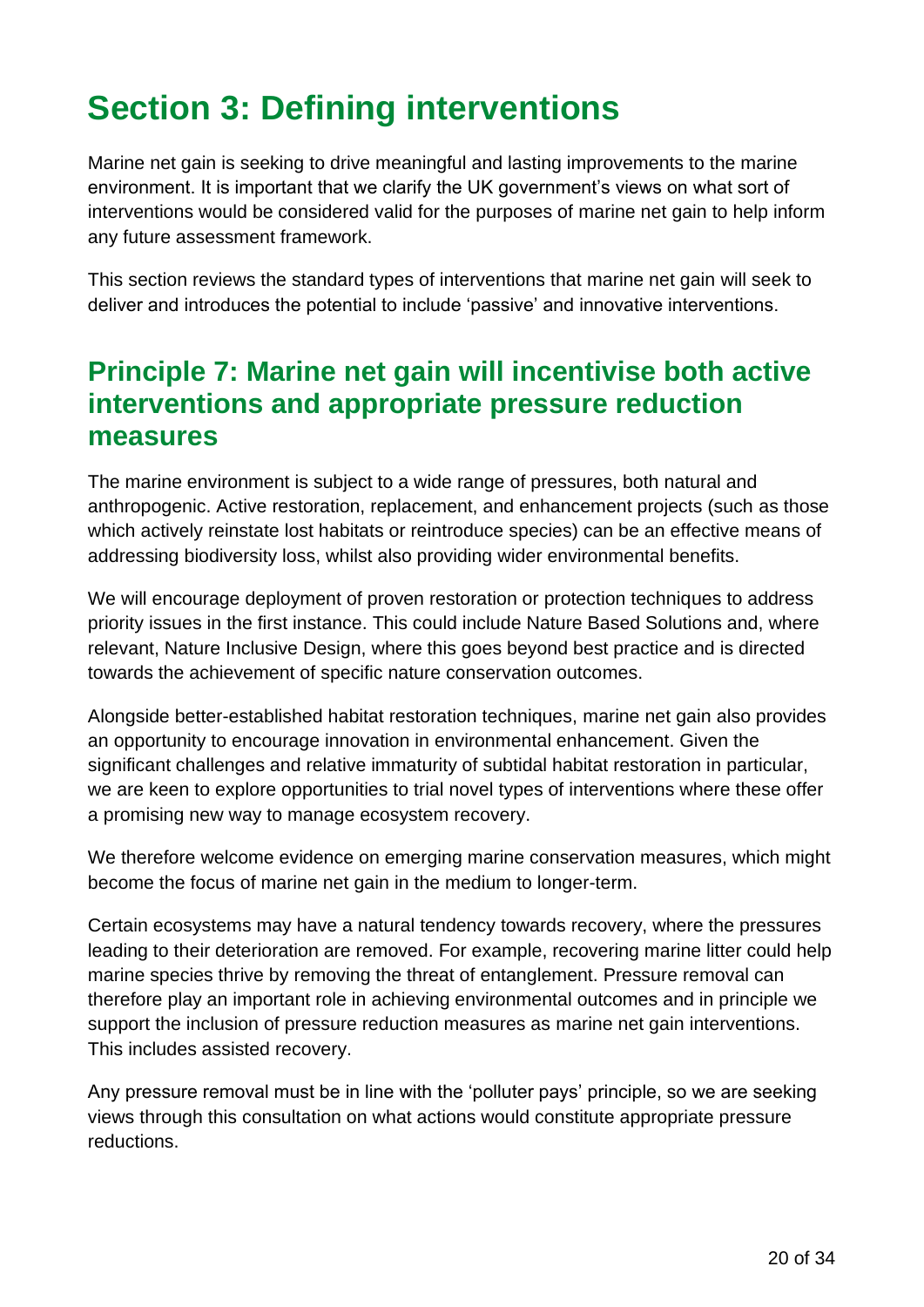Marine net gain can work alongside existing statutory regimes and responsibilities but is not itself a vehicle to deliver regulatory outcomes or interventions.

Robust monitoring and evaluation will be crucial in securing positive policy outcomes. We note the significant uncertainties involved with both the active delivery of marine habitat restoration and assessing the benefits associated with any pressure removal. We will propose appropriate monitoring frameworks in future consultations and ensure that these are funded and delivered as a core component of the interventions themselves.

Question 8: Which types of pressure reduction measures can be delivered by industry through marine net gain?

Answer: please give examples where possible

Question 9: Are there any other types of intervention that should be encouraged, including innovative emerging techniques?

Tell us about any other types of interventions.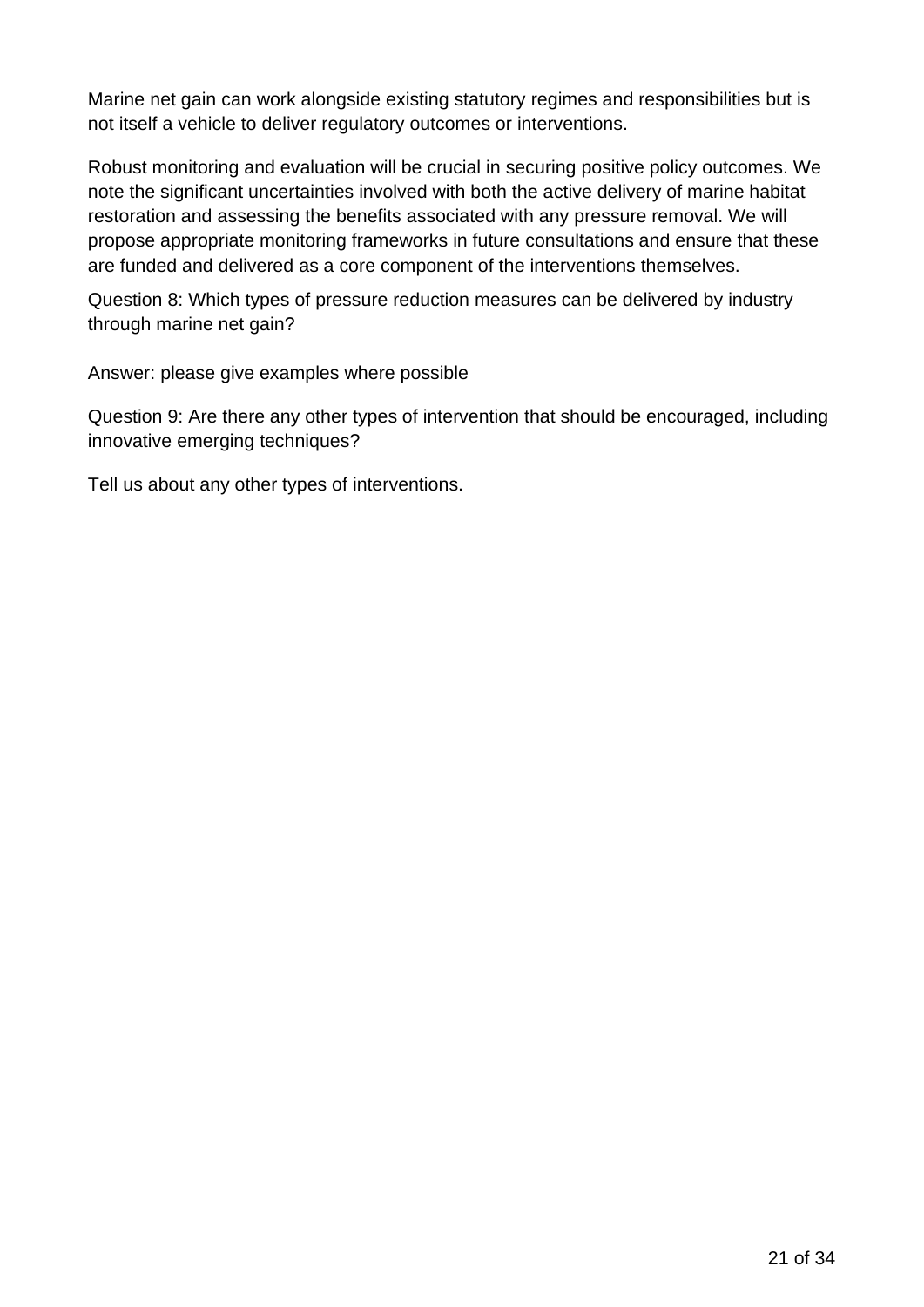## <span id="page-21-0"></span>**Section 4: Taking a strategic approach**

This section sets out how different types of interventions for marine net gain will relate to the main development. For example, marine net gain could be designed as a regime to incentivise the provision of like-for-like replacements of features directly lost to the development, near the main development ('site-based interventions')<sup>19</sup>.

Alternatively, marine net gain could be a means of delivering defined priority interventions ('strategic interventions'). Discussions with stakeholders to date suggest that there is widespread support for using marine net gain to achieve strategic outcomes for the marine environment.

There are also potentially significant gains for the marine environment from certain types of site-based interventions. This consultation is seeking views on how both a strategic approach and site-based interventions to marine net gain policy could be achieved.

### <span id="page-21-1"></span>**Principle 8: Marine net gain will incentivise the delivery of strategic interventions in addition to meaningful sitebased interventions.**

Developers will have the flexibility to propose meaningful site-based interventions or strategic interventions, with no respective penalty attached to either type of intervention.

- site-based interventions may seek to replace or restore features or services lost to development and typically, do so near the development
- strategic interventions are typically larger in scale and independently recognised as important priorities for marine recovery or protection

The distinction is not a rigid one: a site-based intervention for a large project may also be considered a strategic intervention.

 $19$  As noted above, net gain is not intended to supersede the mitigation hierarchy. Offsetting is the last stage of the hierarchy, so where offsets are provided, over-delivery of these relative to losses could constitute net gains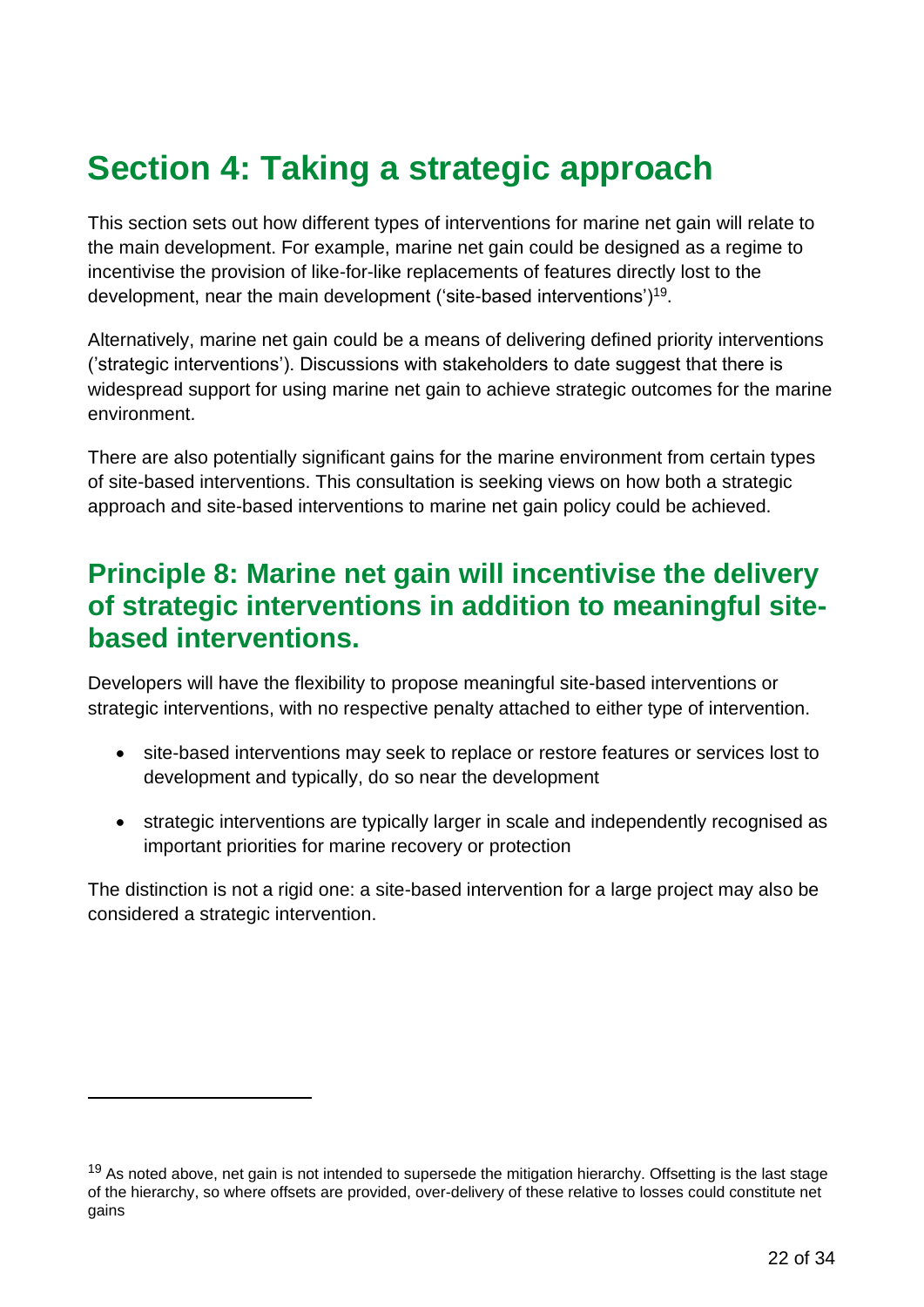### <span id="page-22-0"></span>**Limitations to site-based interventions**

Given the many different scales and locations of development that marine net gain will ultimately apply to, and therefore the variety of environmental impacts it will cover, our preferred approach is to allow both site-based and strategic interventions. This recognises that site-based interventions may not always be technically or economically feasible, nor environmentally desirable relative to other options.

There may also be limited value in delivering site-based interventions for smaller developments with individually modest impacts. Cumulatively, however, many smaller developments could contribute towards larger strategic interventions.

We are seeking views on a marine net gain approach that recognises the potential value of certain types of site-based interventions but also enables delivery of (offsite) strategic interventions as an alternative when site-based interventions are not appropriate or desirable<sup>20</sup>.

This approach will ensure maximum flexibility for developers in proposing interventions that best suit their wider project plans and preferred operational models. It will also allow smaller developments to contribute collectively towards larger scale and higher priority interventions, helping ensure that marine net gain can deliver maximum environmental returns for the requirements it introduces.

Question 10: Do you agree with the principle of taking both a site-level and a strategic approach to marine net gain as set out above?

Answer: yes/no

Question 10a: please explain your answer

Question 11: what types of site-based interventions should be incentivised through marine net gain?

(Free text)

<sup>&</sup>lt;sup>20</sup> For very large projects, it may be possible to deliver both site-based interventions and contributions towards strategic interventions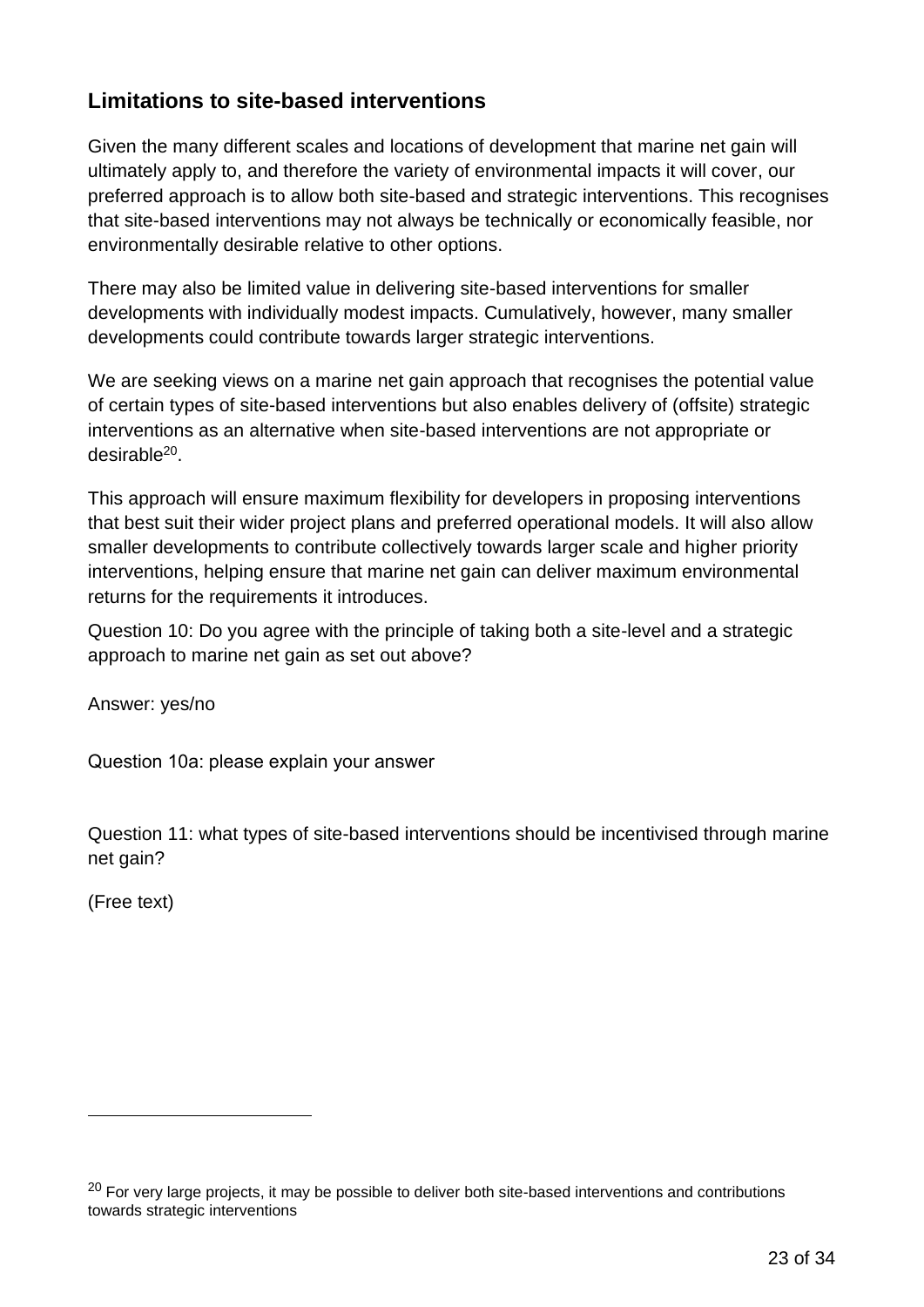### <span id="page-23-0"></span>**Identifying strategic interventions**

Strategic interventions can be defined with reference to existing and emerging priorities in marine protection, such as indicators contained within the UK Marine Strategy<sup>21</sup> or policies in Marine Plans<sup>22</sup>. They could also incorporate non-statutory opportunities where these have been robustly examined and identified, such as the Environment Agency's Restoring Seagrass Meadows, Salt Marsh and Oyster Reef (ReMeMaRe) project<sup>23</sup>.

We are confident of having access to a strong evidence base when we come to consider strategic interventions for marine net gain in future workstreams.

Strategic interventions will need to be tightly defined and subject to bespoke rules for administration and delivery. These matters take us beyond the scope of the current consultation and will be considered in more detail in future consultations.

We anticipate that we will introduce a directory of interventions that the UK government designates as 'strategic interventions' for the purposes of the policy. The directory would be informed by the principles set out above to ensure that interventions meet the UK government's policy aims and deliver genuine improvements to the marine environment.

Question 12: What types of strategic interventions could be incentivised through marine net gain?

(Free text)

### <span id="page-23-1"></span>**Incentivising appropriate site-based interventions**

We are keen to ensure that:

- strategic interventions are encouraged relative to low-value site-based interventions
- appropriate high-value site-based interventions are encouraged relative to strategic interventions

It is not our intention that strategic interventions would become a default option, particularly in cases where the development involves the loss of sensitive or distinctive but replaceable features (especially where these are not otherwise protected). We refer to such features as prescribed features and invite respondents' views on the types of features that should be prescribed.

<sup>21</sup> [Marine strategy part one: UK updated assessment and Good Environmental Status](https://www.gov.uk/government/publications/marine-strategy-part-one-uk-updated-assessment-and-good-environmental-status)

<sup>22</sup> [Marine planning in England](https://www.gov.uk/government/collections/marine-planning-in-england)

<sup>&</sup>lt;sup>23</sup> [Restoring Estuarine and Coastal Habitats](https://ecsa.international/sites/default/files/docs-reach/briefing-note-february-2021-290.pdf)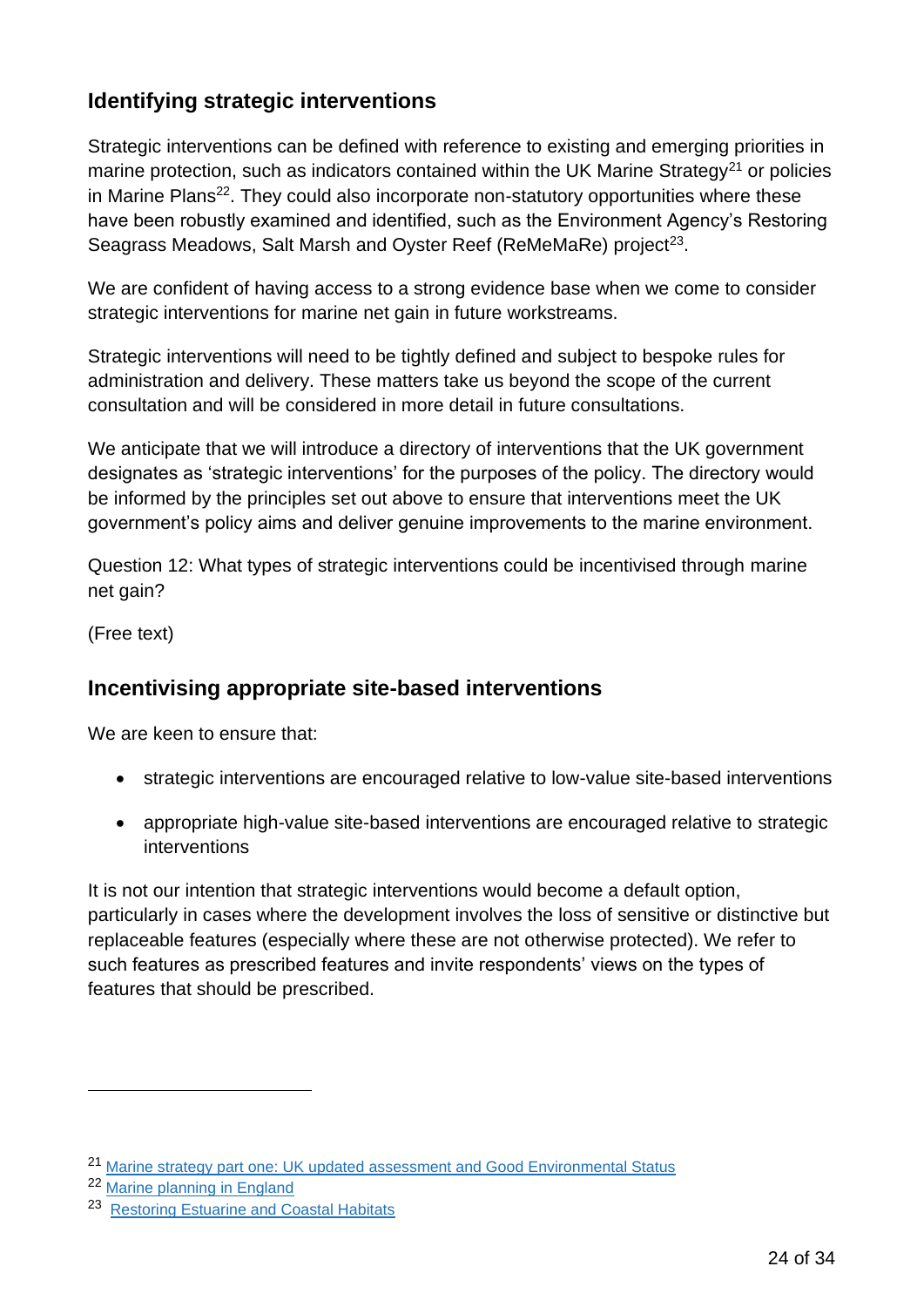We propose that there should be a preference for site-based interventions where the development:

- involves residual losses of prescribed features
- the prescribed feature can be restored and/or created in the vicinity of the original loss in a cost-effective manner
- creation and/or restoration of that prescribed feature would contribute towards the wider aim of marine recovery to a similar extent as (contribution towards) a comparable strategic intervention

This approach would help incentivise the avoidance of impacts to prescribed features in the first place, in line with the mitigation hierarchy.

Under our proposed approach, where prescribed features are likely to be lost to a development, developers would be required to consider interventions that deliver a gain of those same features in the first instance (for example, direct replacement of a habitat type).

Where no such intervention is possible, developers can propose alternative interventions of equivalent value or access the strategic directory. Where the development has no residual impact on any prescribed features, then developers can access the directory directly.

Question 13: Should accessing strategic interventions be conditional in some cases?

Answer: yes/no

Question 13a: If yes, which site-based features should be considered priorities ('prescribed features') ahead of strategic interventions? Please explain your answer

(Free text)

### <span id="page-24-0"></span>**Spatial relationship of developments and interventions**

A strategic approach to marine net gain means that the benefits delivered by net gain intervention can be different from the losses they are offsetting<sup>24</sup>. This decoupling has several implications that also informs this principle.

First, a strategic approach could mean that there be no spatial constraints attached to delivery of net gain requirements. In other words, there would not be any requirement to

<sup>&</sup>lt;sup>24</sup> Note that though the types of impact and benefit are different, the extent or value of those impacts remains a key determinant of the of the net gain requirement, so requirements are proportionate to project impacts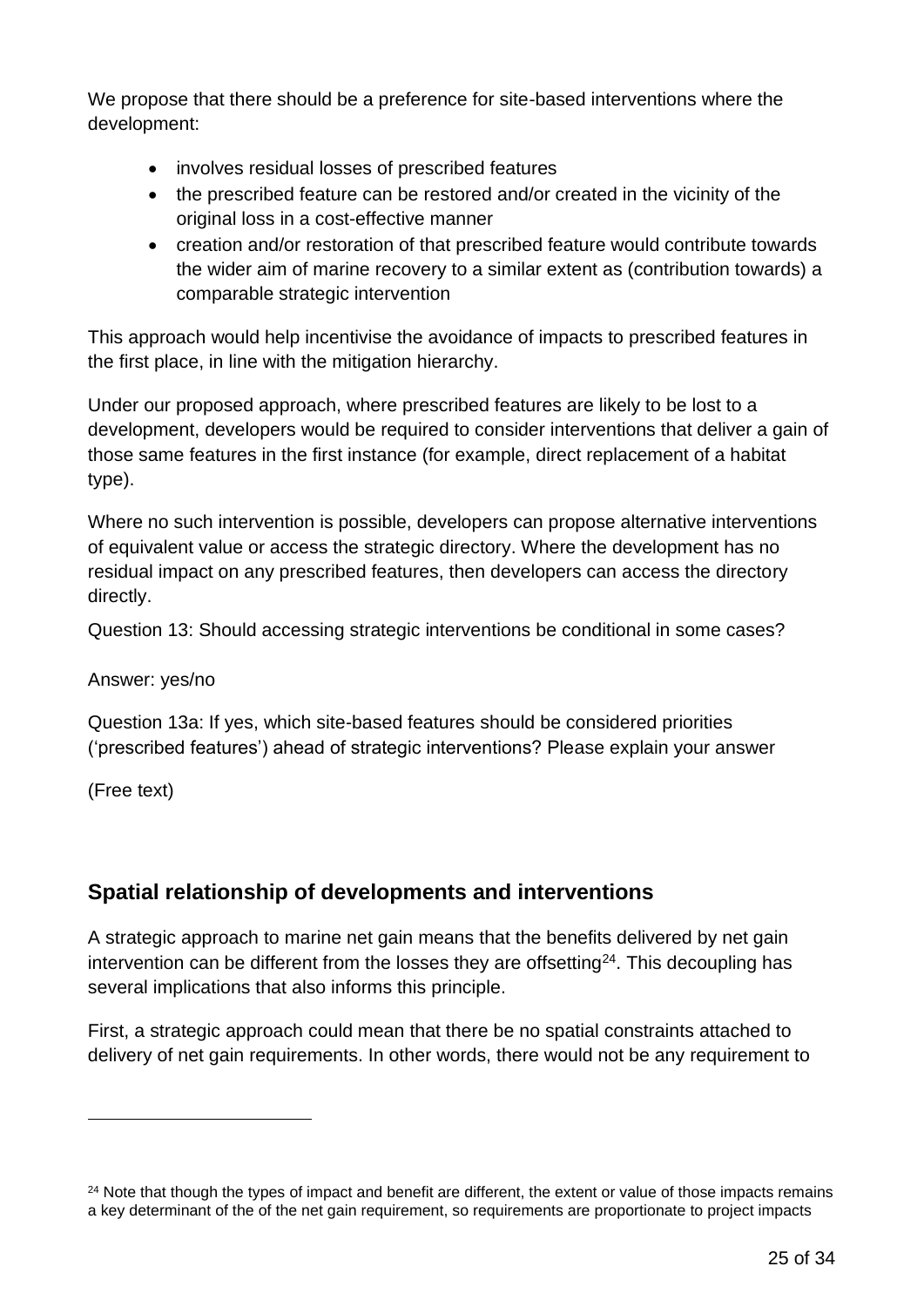deliver strategic interventions within a defined spatial relationship to the original project (for example within or adjacent to the site boundary). This is because there is no guarantee that strategically defined interventions will be located in the vicinity of future developments.

Second, as we are seeking to encourage the pooling of net gain requirements from smaller projects, spatial constraints may create unnecessary limits on the interventions available to developers. By using this approach, developers will be able to access whichever projects are in the directory of strategic interventions.

Third, we are mindful that fully decoupling the interventions from the developments could lead to an unfair distribution of impacts and benefits. Our longer-term aspiration is to try to localise the benefits of marine net gain to the impacts where appropriate. As the marine net gain regime matures, there may be opportunities to start to incentivise the delivery of more localised interventions. There is a risk that such constraints may hinder the establishment of the marine net gain regime initially, so we propose not to introduce a preference for local interventions into marine net gain at this stage.

Question 14: Do you agree that marine net gain interventions should not initially be restricted to the 'locality' of the main development?

Answer: yes/no

Question 14a - Please explain your answer

(Free text)

## <span id="page-25-0"></span>**Section 5: Marine net gain and additionality in Marine Protected Areas**

### <span id="page-25-1"></span>**Principle 9: Marine net gain will allow for improvements to designated and non-designated features of Marine Protected Areas to qualify as net gain interventions**

'Additionality' is defined as 'a real increase in social value that would not have occurred in the absence of the intervention being appraised $25$ .

The current understanding of the additionality principle, as it would apply to MPA management, would not allow for improvements to designated features of MPAs, or improvements in MPAs generally, to qualify as net gain interventions. This is because the

<sup>25</sup> Green Book (2018) [The\\_Green\\_Book\\_2020.pdf The Green Book](https://assets.publishing.service.gov.uk/government/uploads/system/uploads/attachment_data/file/938046/The_Green_Book_2020.pdf) (2018)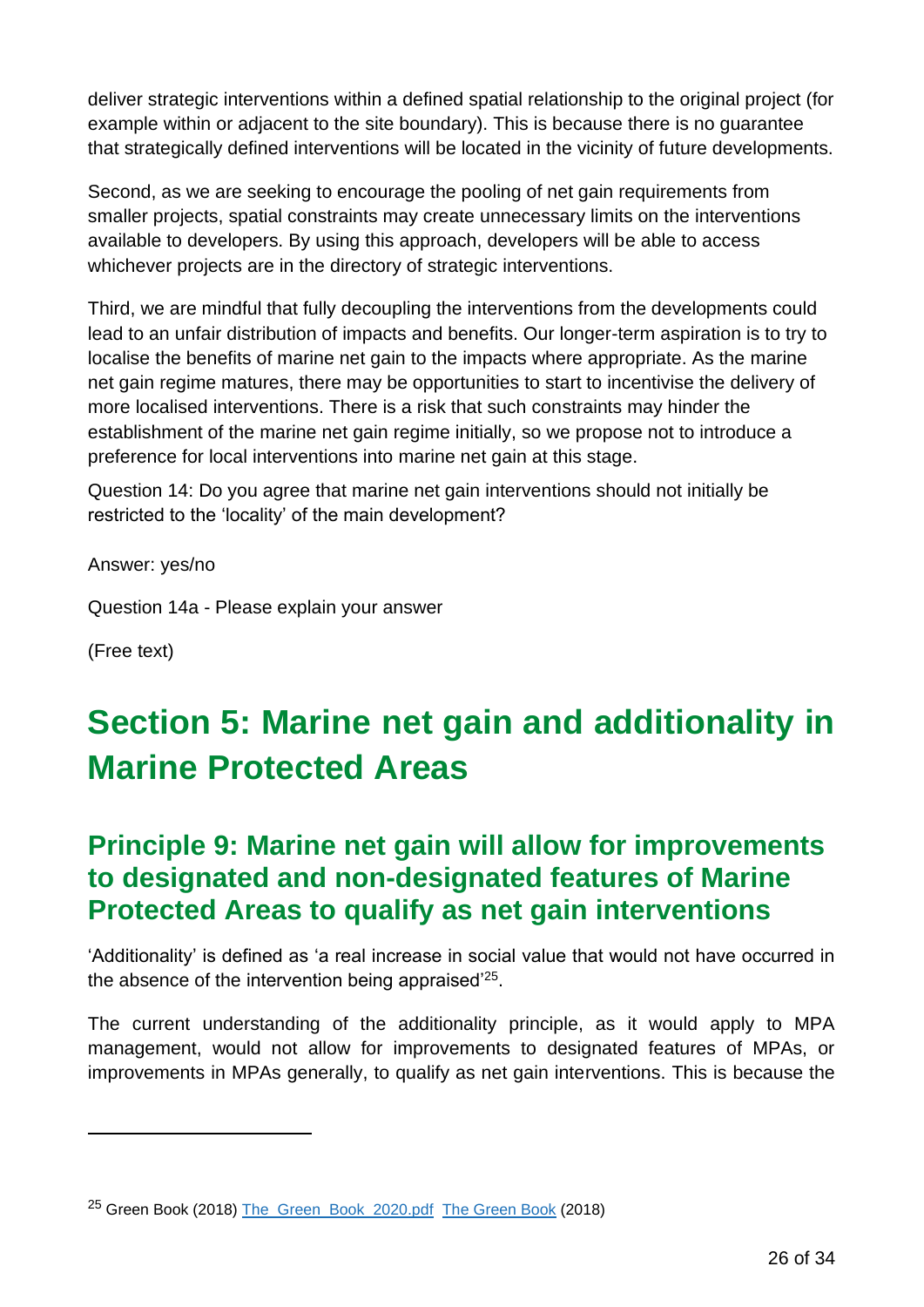relevant competent authorities are under an existing legal obligation to secure the necessary conservation measures to maintain or restore that feature in accordance with its objectives. We propose interpreting the additionality principle differently in the context of marine net gain.

A much greater percentage of intertidal and marine habitats are designated compared to terrestrial. Therefore, if MPAs, including their designated features, are not included as potential sites for net gain interventions, it could make it more difficult to identify locations in which to deliver net gain.

These risks create a barrier for delivering marine net gain and could constrain investment in enhancements in coastal and marine environments. Permitting net gain interventions within MPAs would allow for the consideration of net gain in MPAs if other opportunities wholly outside MPAs are not feasible.

The consultation on Biodiversity Net Gain Regulations and Implementation proposes interpreting the principle of additionality in a way that allows for improvements to designated and non-designated features of MPAs in the intertidal zone<sup>26</sup> to qualify as net gain interventions<sup>27</sup>.

We propose to follow this approach, allowing appropriate improvements to designated and non-designated features within subtidal MPAs to count as net gain interventions.

Any reinterpretation of the principle of additionality will be accompanied by additional safeguards as necessary to ensure the integrity of the MPA network. We therefore welcome evidence on the application of the additionality principle to subtidal MPAs.

Question 15: Do you agree that the enhancement of designated features within statutory MPAs should be allowed in the marine environment as defined above?

Answer: yes/no

Question 15a: Please provide evidence to support your view

(Free text)

<sup>&</sup>lt;sup>26</sup> Intertidal zone is the area between the mean high and low water marks. The consultation also proposes extending this principle to sites less than 2 km inshore of the mean high water mark

 $27$  Subject to agreement from any relevant consultee body (such as consultees on an associated marine licence application) and provided that the proposal does not risk harming designated species or features. Marine net gain would also seek to introduce these controls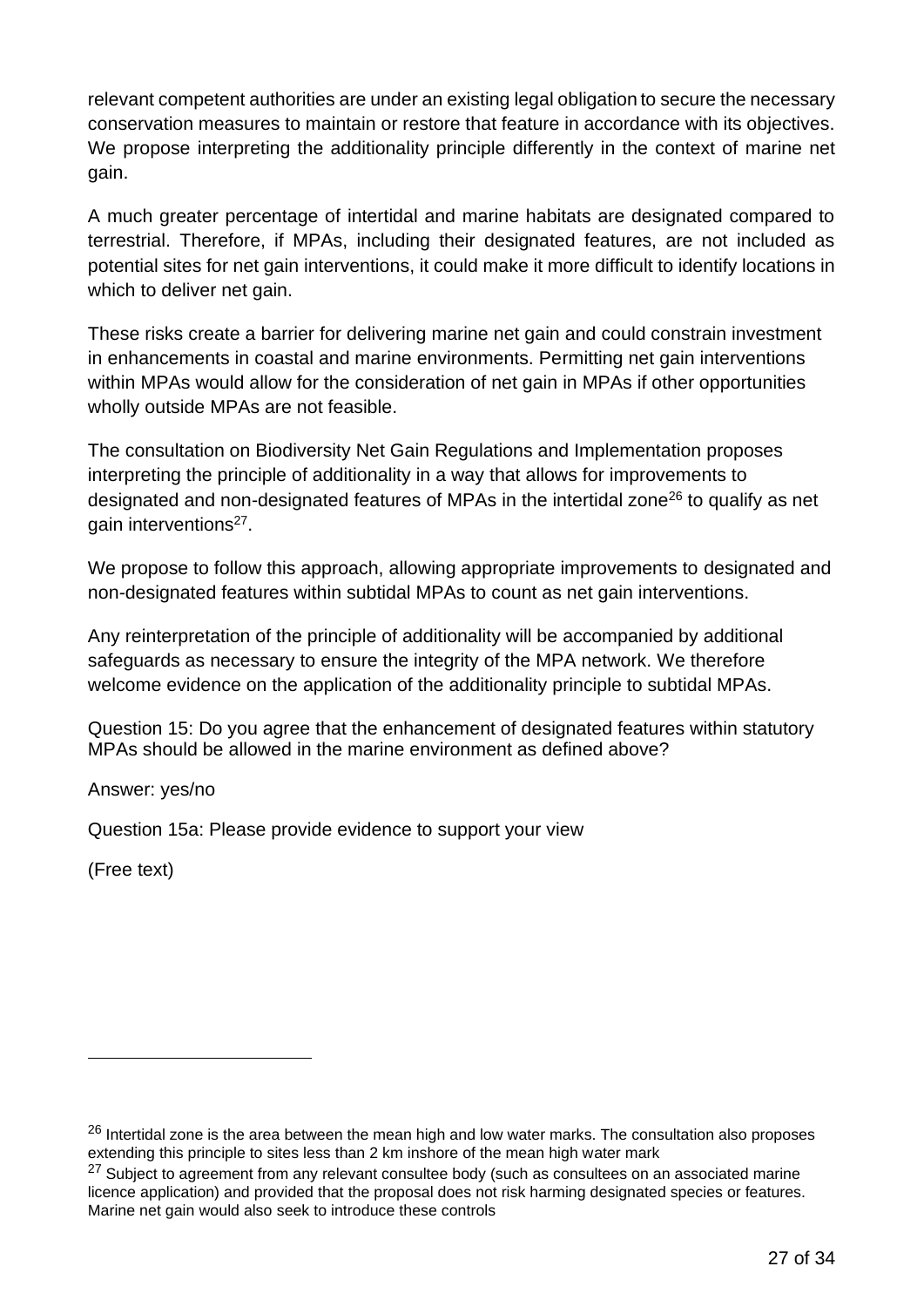# <span id="page-27-0"></span>**Annex: About this consultation**

This consultation seeks views from all interested parties on the proposed principles of marine net gain. We are particularly keen to hear from marine industries, recreational marine users, non-governmental organisations (NGOs), conservationists, academics and coastal communities.

Marine conservation and planning functions are devolved, with different arrangements in relation to specific consenting regimes in each of the Devolved Administrations. This consultation document will apply only to development in England and the English inshore and offshore region.

We will work closely with colleagues in the Devolved Administrations to consider opportunities for joint working in developing marine net gain and associated regimes and how to address any transboundary issues that may arise and publish guidance where necessary.

We have been working with a wide range of stakeholders from across the UK government, marine industries and NGOs to start to understand the key issues and considerations relevant to a net gain regime in the marine environment. This consultation brings together the results of those discussions to explore how best to introduce net gain to the marine environment.

Responses to this consultation will shape the policy, legislation, guidance and delivery plans which will help to translate the aims into real gains for our environment, society and industry.

## <span id="page-27-1"></span>**How to respond**

This is your opportunity to feed into the development of marine net gain policy and provide any additional evidence that might help improve the overall effectiveness and operability of the policy. Responses should be submitted online where possible using Citizen Space (our online consultation website) but can also be submitted by email or by post.

If you have additional information that you would like to submit as part of your consultation response:

- by email to: [offshorewind@defra.gov.uk](mailto:offshorewind@defra.gov.uk)
- by post to:

Consultation on the principles of marine net gain Consultation Coordinator Second floor, Foss House Kings Pool 1 to 2 Peasholme Green York YO1 7PX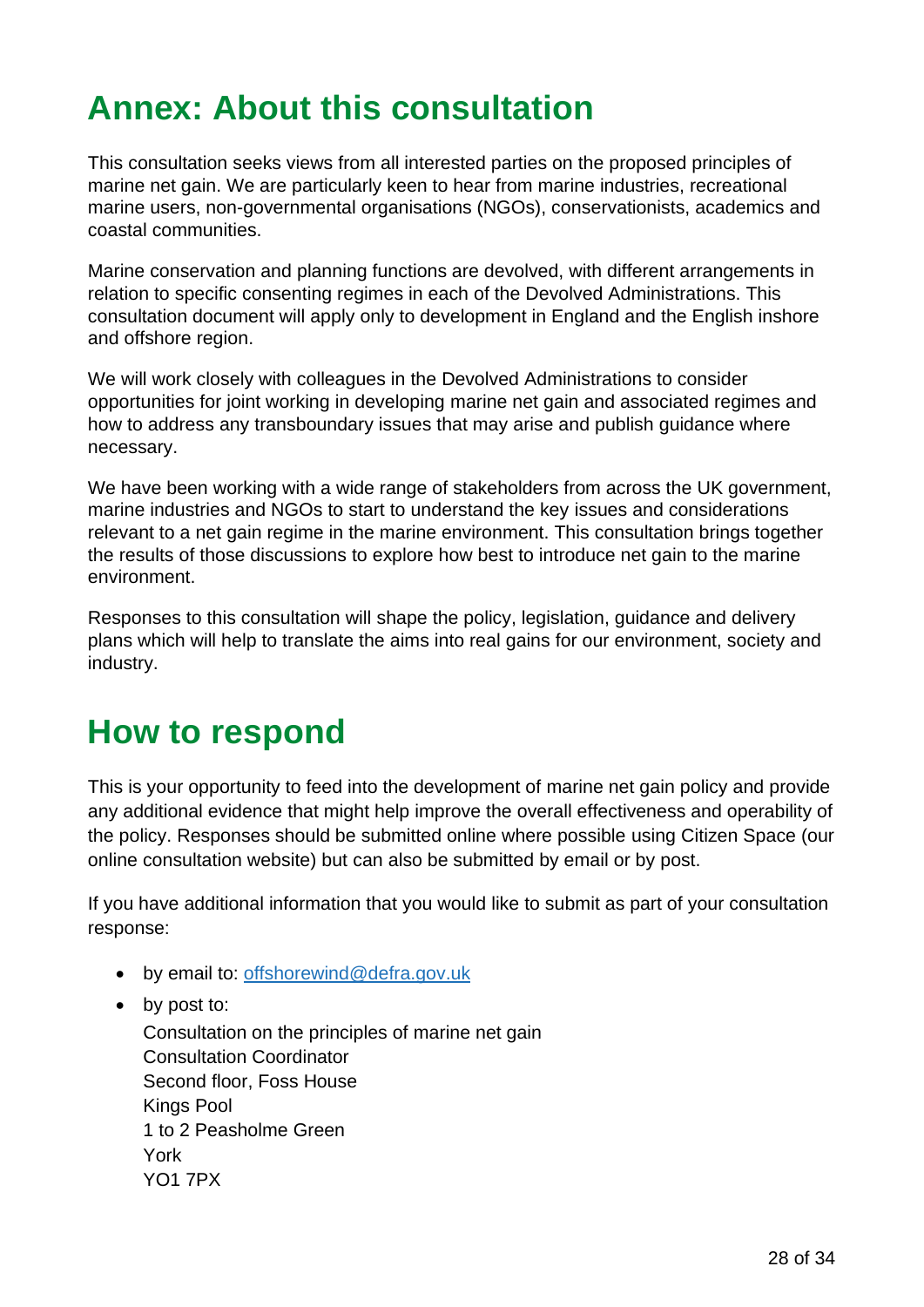# <span id="page-28-0"></span>**Confidentiality and data protection**

A summary of responses to this consultation will be published on the UK government website at: [www.gov.uk/defra.](https://eur03.safelinks.protection.outlook.com/?url=http%3A%2F%2Fwww.gov.uk%2Fdefra&data=04|01|Celia.Marsh%40defra.gov.uk|08521afc11064f5b3fd508d98d6fbefa|770a245002274c6290c74e38537f1102|0|0|637696333340719091|Unknown|TWFpbGZsb3d8eyJWIjoiMC4wLjAwMDAiLCJQIjoiV2luMzIiLCJBTiI6Ik1haWwiLCJXVCI6Mn0%3D|1000&sdata=%2FtdAaJMIxzEHIMZD91LeTpjDdyXEQzKG3udHeumEqDI%3D&reserved=0) An annex to the consultation summary will list all organisations that responded but will not include personal names, addresses or other contact details.

Defra may publish the content of your response to this consultation to make it available to the public without your personal name and private contact details (for example your home address and email address).

If you click on 'Yes' in response to the question asking if you would like anything in your response to be kept confidential, you are asked to state clearly what information you would like to be kept as confidential and explain your reasons for confidentiality.

The reason for this is that information in responses to this consultation may be subject to release to the public or other parties in accordance with the access to information law (these are primarily the Environmental Information Regulations 2004 (EIRs), the Freedom of Information Act 2000 (FOIA) and the Data Protection Act 2018 (DPA)).

We have obligations, mainly under the EIRs, FOIA and DPA, to disclose information to particular recipients or to the public in certain circumstances. In view of this, your explanation of your reasons for requesting confidentiality for all or part of your response would help us balance these obligations for disclosure against any obligation of confidentiality.

If we receive a request for the information that you have provided in your response to this consultation, we will take full account of your reasons for requesting confidentiality of your response, but we cannot guarantee that confidentiality can be maintained in all circumstances.

If you click on 'No' in response to the question asking if you would like anything in your response to be kept confidential, we will be able to release the content of your response to the public, but we won't make your personal name and private contact details publicly available.

There may be occasions when Defra will share the information you provide in response to the consultation, including any personal data with external analysts. This is for the purposes of consultation response analysis and provision of a report of the summary of responses only.

This consultation is being conducted in line with the [Cabinet Office's Consultation](https://www.gov.uk/government/publications/consultation-principles-guidance.)  [Principles.](https://www.gov.uk/government/publications/consultation-principles-guidance.)

Please find our latest privacy notice uploaded as a related document alongside our consultation document.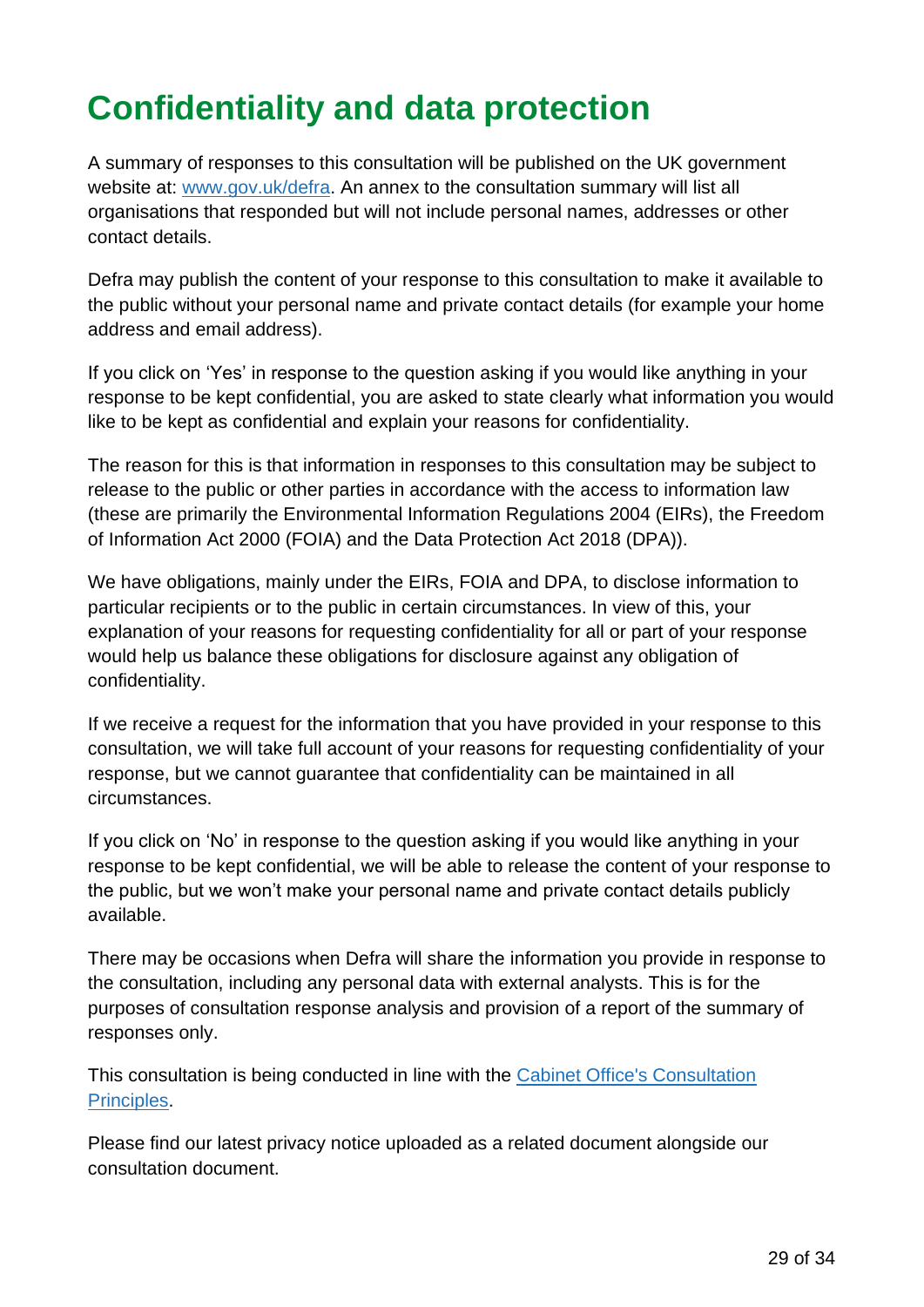If you have any comments or complaints about the consultation process, please address them to:

Consultation on the principles of marine net gain Consultation Coordinator, Defra Second Floor, Foss House, Kings Pool 1 to 2 Peasholme Green York YO1 7PX

Or email: [consultation.coordinator@defra.gov.uk](mailto:consultation.coordinator@defra.gov.uk)

Question 16: Would you like your response to be confidential?

Answer: yes/no

Question 16a: If you answered yes to this question, please give your reason

(Free text)

## <span id="page-29-0"></span>**What happens next**

At the end of the consultation period, we will summarise the responses and place the summary of responses on GOV.UK.

Information and comments submitted through the consultation will be used to inform and further develop the policy to ensure it is feasible for delivery in the marine environment.

The UK government will publish its response to this consultation in line with current guidance.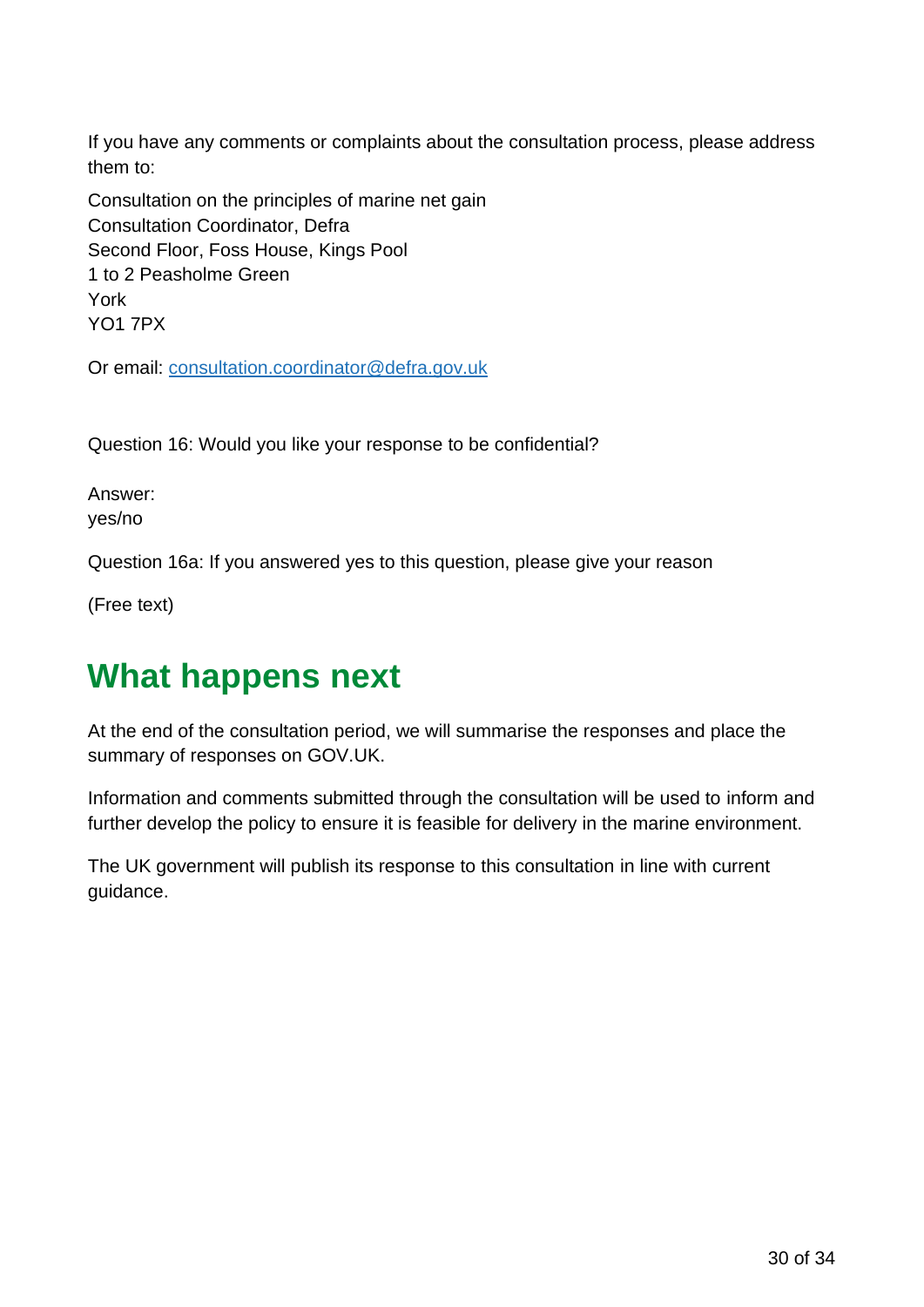## <span id="page-30-0"></span>**Next steps**

The principles in this consultation will define the broad parameters of the marine net gain regime.

Once we have considered the evidence provided in response to this consultation, we will publish our response and we will continue to work with stakeholders to define the detailed policy proposals necessary to establish marine net gain.

Key deliverables in the next phase of policy development include:

- we will work with stakeholders and delivery partners to develop and run proof of concept projects of the assessment framework
- we will develop detailed policy related to implementation and delivery of marine net gain and consult on proposals in 2022 (any future policy decision will be accompanied by a full impact assessment)
- we will seek any necessary legislative powers to introduce marine net gain requirements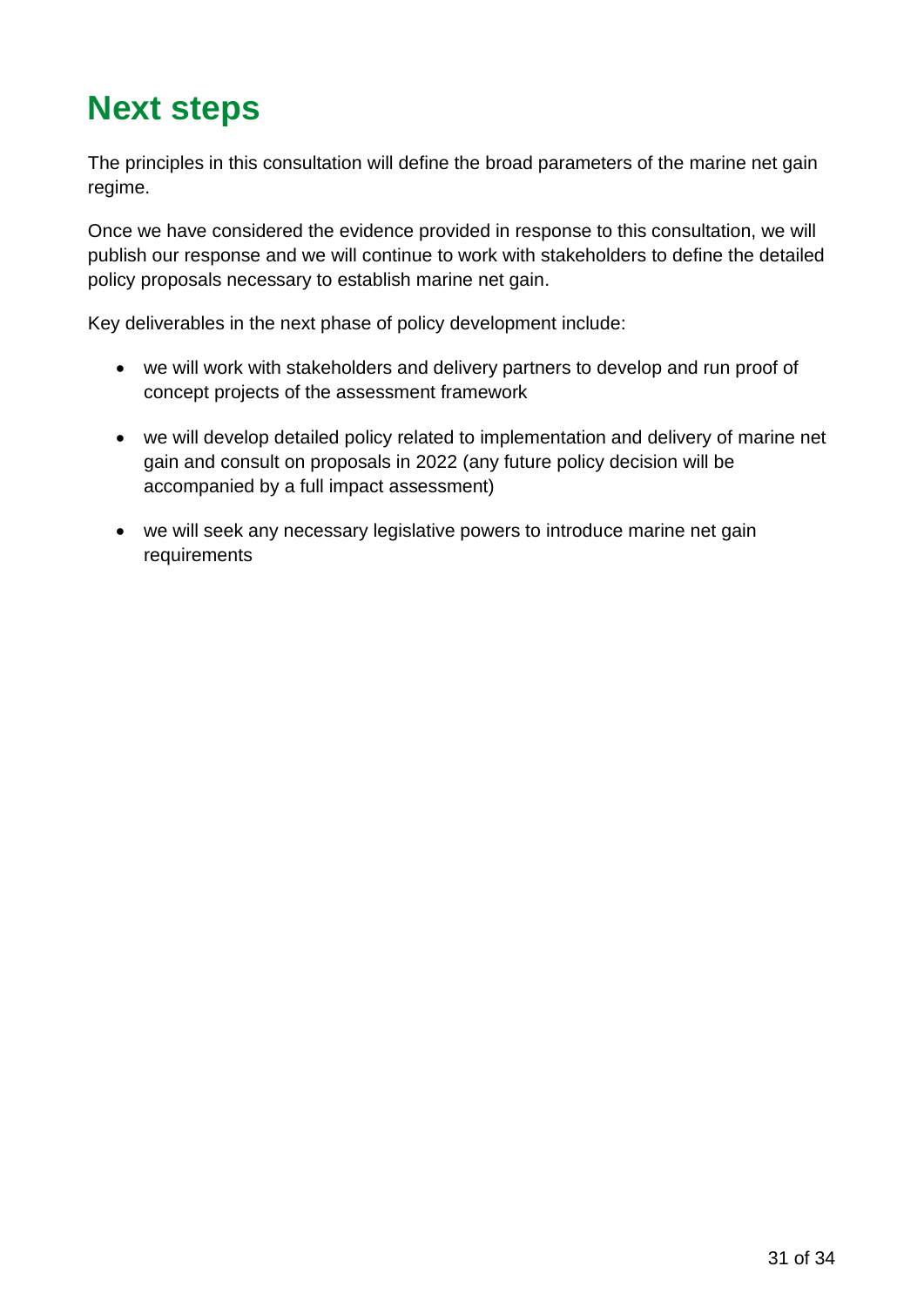## <span id="page-31-0"></span>**Consultee feedback on the online survey**

Dear Consultee,

Thank you for taking your time to participate in this online survey. It would be appreciated, if you can provide us with an insight into how you view the tool and the areas you feel is in need of improvement, by completing our feedback questionnaire.

Question 17: Overall, how satisfied are you with our online consultation tool?

Answer: (single choice)

very satisfied

satisfied

neither satisfied nor dissatisfied

dissatisfied

very dissatisfied

do not know

Question 17a: Please give us any comments you have on the tool, including suggestions on how we could improve it.

Answer: comments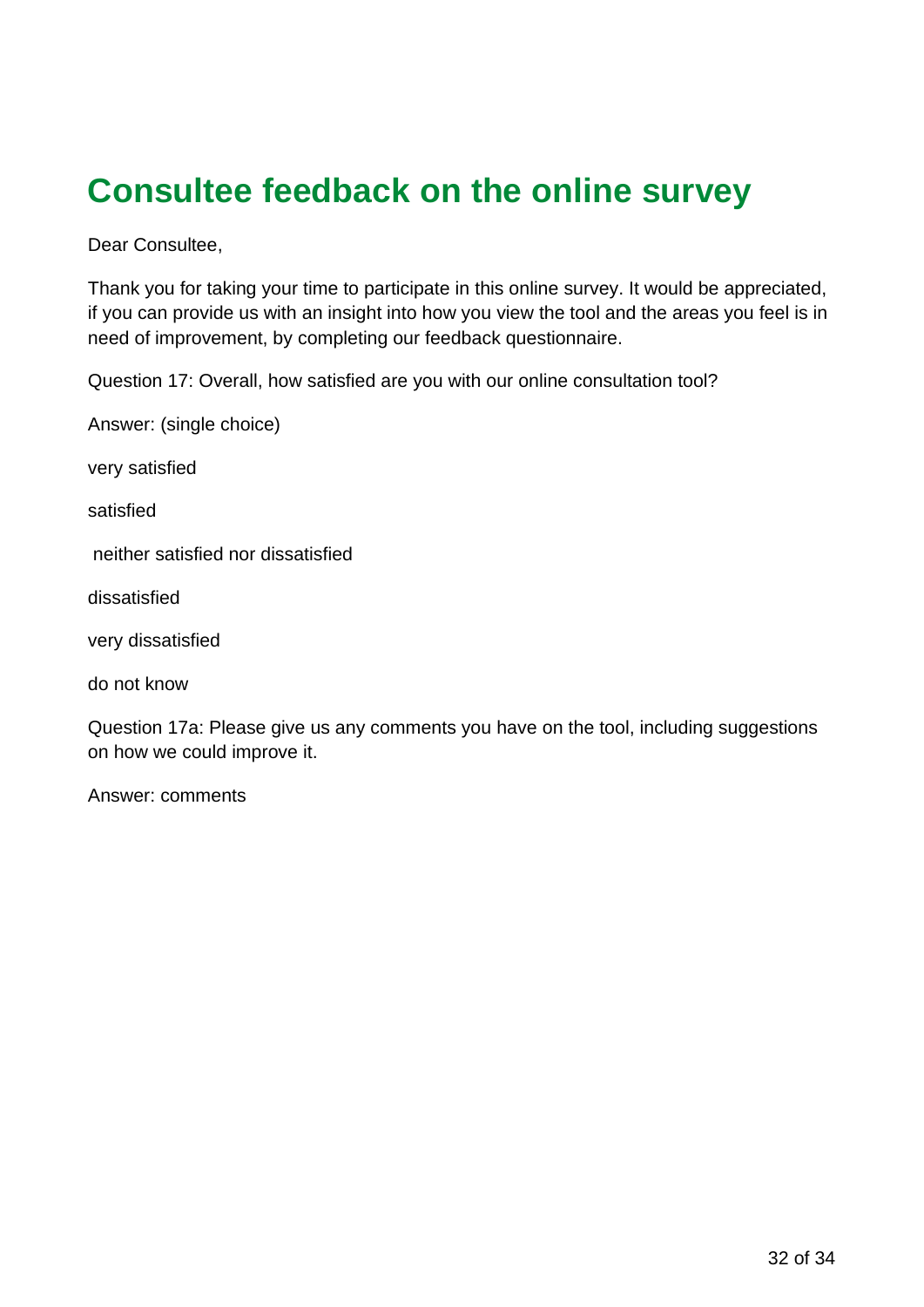## <span id="page-32-0"></span>**Glossary**

- EIA Environmental Impact Assessment
- LWM –Low water mark
- MaCAA Marine and Coastal access Act 2009
- MCZ Marine Conversation Zone
- MEEB Measures of equivalent environmental benefit
- MMO Marine Management Organisation
- MPA Marine Protected Area
- MRF Marine Recovery Fund
- NGOs Non-governmental Organisations
- NNL No Net Loss
- NSIP Nationally Significant Infrastructure Projects
- TCPA Town and Country Planning Act
- 25YEP 25 Year Environment Plan

## <span id="page-32-1"></span>**Definitions**

Additionality – Best practice principle relevant to (inter alia) compensation delivered in compliance with legislative requirements applicable to MPAs. A real increase in social value that would not have occurred in the absence of the intervention being appraised.

Artificial reef – Artificial structures which resemble/display features of natural reefs.

Assessment framework – tool for calculating the residual impacts of a project and valuing proposed interventions. Used to demonstrate that proposals achieve an overall gain. The Biodiversity Net Gain Metric acts as the assessment framework for terrestrial BNG.

Compensation – compensatory measures as required under applicable legislation, to offset the negative environmental impacts of developments. Compensatory measures include relevant compensation under the Habitats Regulations and MEEB under MCAA.

Environmental Impact Assessment – Evaluating the likely environmental impacts of a proposed project or development, considering impacts, both beneficial and adverse in accordance with applicable regulations.